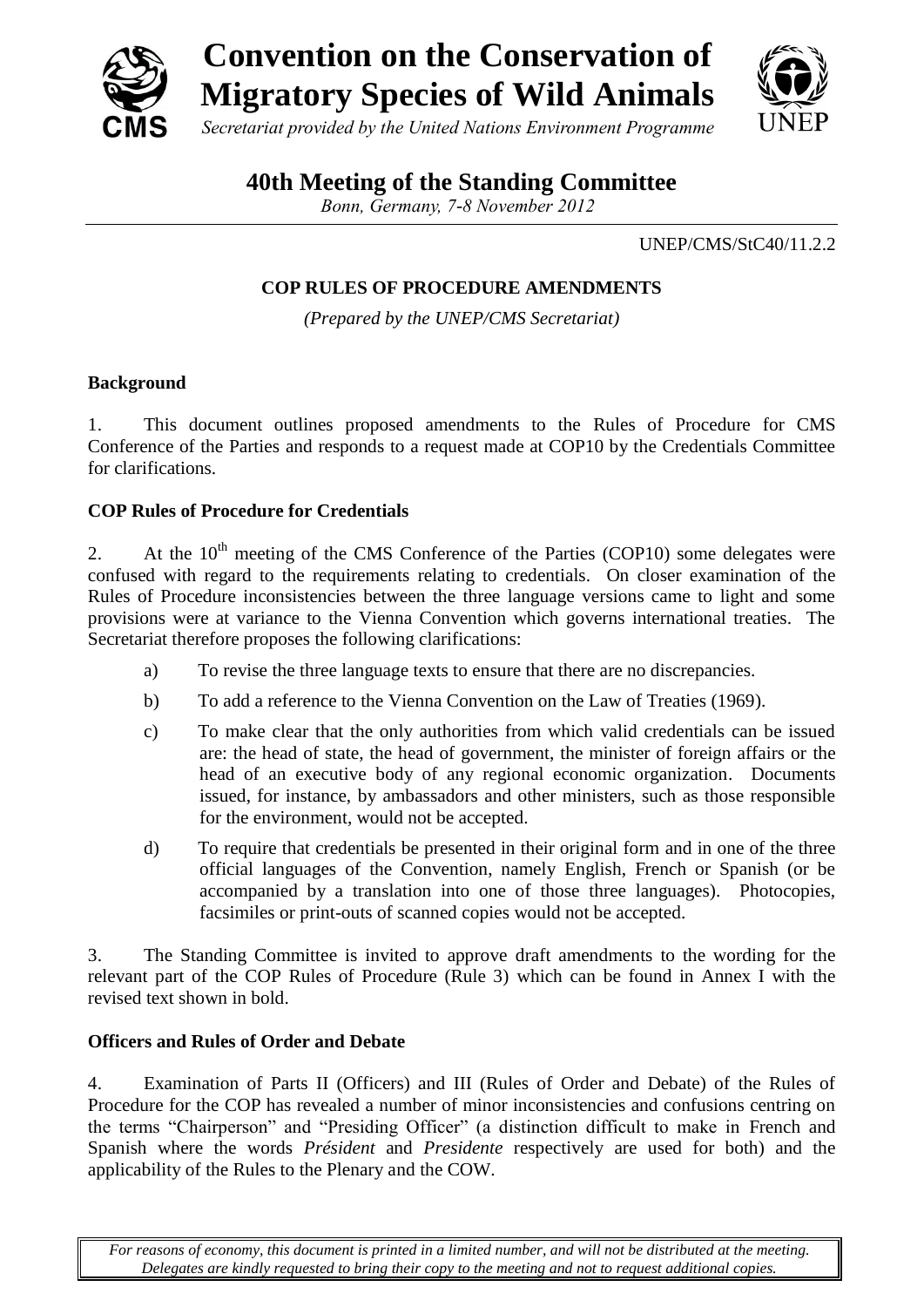5. The COP is required to elect three officers: (1) a Chairperson of the Conference; (2) a Vice Chairperson of the Conference who also serves as Chairperson of the COW and (3) a Vice-Chairperson of the COW. At any one time, depending on which mode the Conference is operating (Plenary or COW) and availability, one of these three officers will be presiding over the meeting. It is proposed to revise the wording of the Rules regarding the election and roles of these officers for greater clarity.

6. In summary, Rules 5 (Chairpersons) and 6 (Presiding Officer) can be merged into a single Rule (Election and Duties of Chairpersons) with consequential renumbering of all subsequent Rules. Rule 7 (Bureau) becomes Rule 6 with a revised definition of the make-up of the Bureau. Rules 8 to 14 (now 7 to 13) and Rules 15 and 18 (now 14 and 17) all have the term "Presiding Officer" replaced by the word "Chairperson". The Rules to be changed are set out in Annex II with the existing and proposed wording.

7. The Standing Committee is invited to approve the proposed changes to the Rules of Procedure for the COP as outlined in Annex II.

## *Action requested:*

The Standing Committee is invited to:

- a. Approve draft amendments to the wording for the relevant part of the COP Rules of Procedure (Rule 3) as outlined in Annex I; and
- b. Approve the proposed changes to the Rules of Procedure for the COP as outlined in Annex II.
- c. Adopt the revised Rules of Procedure as set out in Annex III which as presented shows the proposed amendments in "track changes"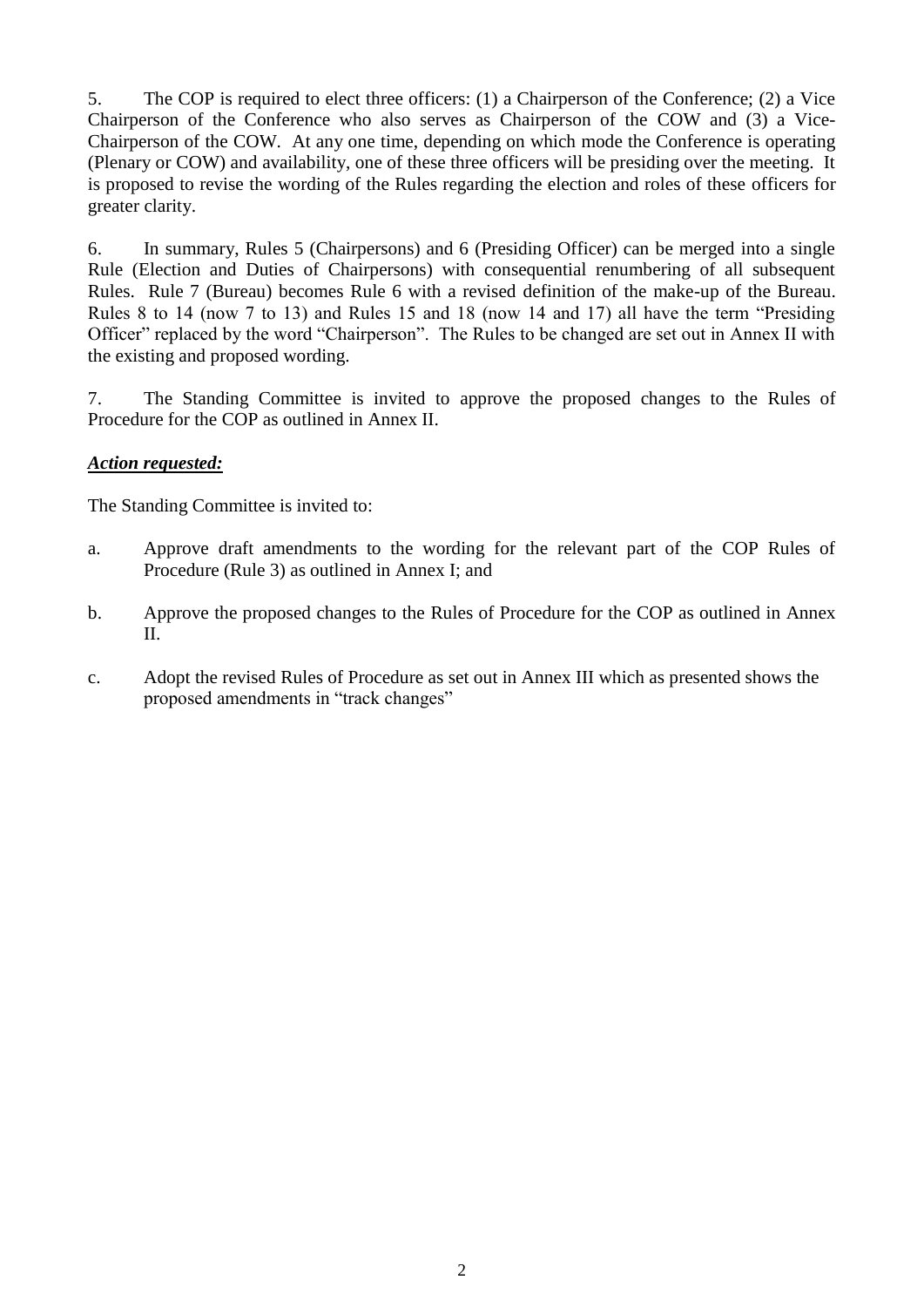#### **Annex I - Draft Amendments to the COP Rules of Procedure**

#### Rule 3 – Credentials

(1) The representative or any alternative representative of a Party shall, before exercising the voting rights of the Party, have been granted powers by a proper authority as **recognized by the Vienna Convention on the Law of Treaties (1969), that is to say**: the Head of State, the Head of Government or the Minister of Foreign Affairs or the head of an executive body of any regional economic organization enabling them to represent the Party at the meeting and to vote.

(2) Such credentials shall be submitted **in their original form in English, French or Spanish (or accompanied by a translation into one of those languages)** to the Secretariat of the Convention.

(3) A Credentials Committee of not more than five representatives shall examine the credentials and shall report thereon to the meeting. Pending a decision on their credentials, delegates may participate provisionally in the meeting.

#### Article 3 ─ **Lettres de créance**

(1) Le représentant ou tout représentant suppléant d'une Partie, avant d'exercer les droits de vote de la Partie, doit avoir été investi par une autorité compétente, **reconnue par la Convention de Vienne sur le droit des traités (1969), c'est-à-dire :** le chef d'Etat, le chef du Gouvernement ou le Ministre des affaires étrangères ou le Chef de l'organe directeur de toute organisation d'intégration économique régionale, des pouvoirs l'habilitant à représenter ladite Partie à la session et à voter.

(2) Les lettres de créance sont soumises **en original en anglais, français ou espagnol (ou accompagnées par une traduction dans l'une de ces langues)** au Secrétariat de la Convention.

(3) Une commission de vérification des pouvoirs, composée de cinq représentants au plus, examine les lettres de créance et soumet à la Conférence un rapport à ce sujet. Dans l'attente d'une décision concernant leurs pouvoirs, les représentants sont admis à participer à titre provisoire aux travaux de la session.

#### Artículo 3 ─ **Credenciales**

(1) El representante o cualquier representante suplente de una Parte, antes de ejercer el derecho de voto de ésta, deberá haber sido debidamente investido por una autoridad competente **reconocida por la Convención de Viena sobre el derecho de los tratados (1969),** es decir, el Jefe de Estado, el Jefe de Gobierno, el Ministro de Relaciones Exteriores o el jefe de un órgano ejecutivo de una organización de integración económica regional que lo faculten para representar a la Parte en la reunión y para votar.

(2) Las credenciales deberán presentarse **en su forma original en inglés, francés o español (o acompañadas por una traducción en uno de esos idiomas)** a la Secretaría de la Convención.

(3) Una Comisión de Verificación de Poderes, compuesta de cinco representantes como máximo, examinará las credenciales e informará al respecto a la reunión. A la espera de una decisión sobre sus credenciales, los delegados podrán participar provisoriamente en la reunión.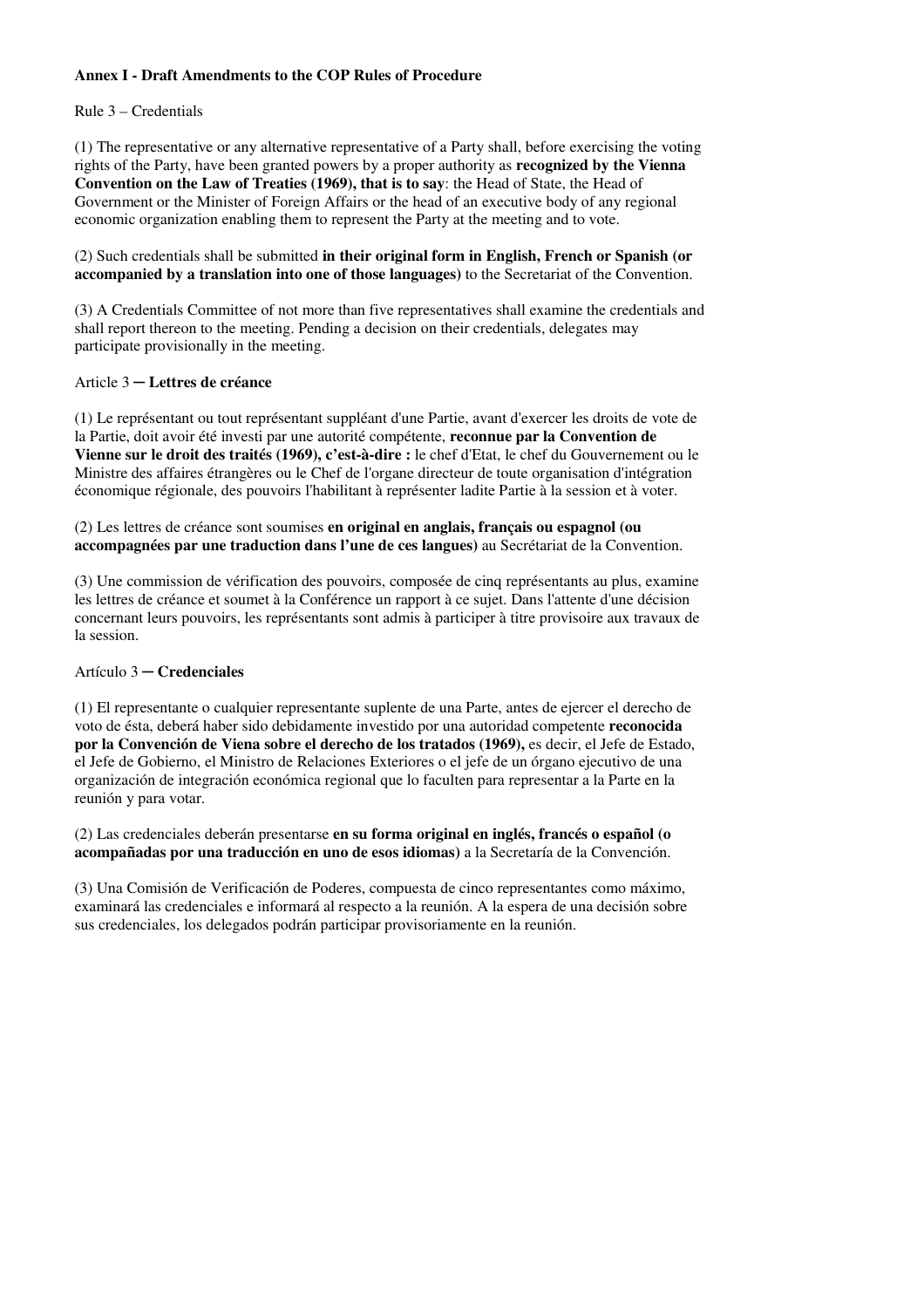### **Annex II – Proposed Changes to the Rules of Procedure for the COP**

| <b>Current Text</b><br><b>Proposed text</b>                                                                                                                                                                                                                                                                                                                                                                                                                                                                                                                                                 |                                                                                                                                                                                                      |  |  |  |
|---------------------------------------------------------------------------------------------------------------------------------------------------------------------------------------------------------------------------------------------------------------------------------------------------------------------------------------------------------------------------------------------------------------------------------------------------------------------------------------------------------------------------------------------------------------------------------------------|------------------------------------------------------------------------------------------------------------------------------------------------------------------------------------------------------|--|--|--|
| Part II<br><b>Officers</b>                                                                                                                                                                                                                                                                                                                                                                                                                                                                                                                                                                  |                                                                                                                                                                                                      |  |  |  |
| <b>Rule 5 - Chairpersons</b>                                                                                                                                                                                                                                                                                                                                                                                                                                                                                                                                                                | <b>Rule 5 – Election and Duties of Chairpersons</b>                                                                                                                                                  |  |  |  |
| (1) The Chairperson of the Standing Committee<br>shall act as temporary Chairperson of the<br>meeting until the meeting elects a Chairperson<br>in accordance with Rule 5, paragraph 2.                                                                                                                                                                                                                                                                                                                                                                                                     | (1) The Chairperson of the Standing Committee<br>shall act as temporary Chairperson of the<br>meeting until the meeting elects a Chairperson<br>in accordance with Rule 5, paragraph 2 (a).          |  |  |  |
| (2) The Conference in its inaugural session shall<br>(2) The Conference in its inaugural session shall<br>elect from among the representatives of the<br>elect from among the representatives of the<br>Parties a Chairperson and a Chairperson of the<br>Parties:<br>Committee of the Whole. The latter shall also<br>serve as Vice-Chairperson of the Conference.<br>(a) a Chairperson of the Conference<br>(b) a Chairperson of the Committee of the<br>Whole, who shall also serve as Vice-<br>Chairperson of the Conference<br>(c) a Vice-Chairperson of the Committee of the<br>Whole |                                                                                                                                                                                                      |  |  |  |
| (3) The Conference shall also elect, from among<br>the representatives of the Parties, a Vice-<br>Chairperson of the Committee of the Whole. If<br>the Chairperson of the Committee of the Whole<br>is absent or is unable to discharge the duties of<br>Chairperson, the Vice-Chairperson shall<br>deputize.                                                                                                                                                                                                                                                                               | Old Rule $5(3)$ deleted with the provisions now<br>contained in New Rules $5(2)$ and $(4)$ .                                                                                                         |  |  |  |
| <b>Rule 6 - Presiding Officer</b>                                                                                                                                                                                                                                                                                                                                                                                                                                                                                                                                                           | Old Rule 6 merged into new Rule 5                                                                                                                                                                    |  |  |  |
| (1) The Chairperson shall preside at all plenary<br>sessions of the meeting.                                                                                                                                                                                                                                                                                                                                                                                                                                                                                                                | (3) The Chairperson of the Conference and the<br>Chairperson of the Committee of the Whole<br>shall preside over sessions of the Plenary and the<br>Committee of the Whole respectively.             |  |  |  |
| (2) If the Chairperson is absent or is unable to<br>discharge the duties of Presiding Officer, the<br>Chairperson of the Committee of the Whole<br>shall deputize.                                                                                                                                                                                                                                                                                                                                                                                                                          | (4) If the Chairperson of the Conference or the<br>Chairperson of the Committee of the Whole is<br>absent or is unable to discharge their duties, the<br>respective Vice-Chairperson shall deputize. |  |  |  |
| (3) The Presiding Officer shall not vote but may<br>designate an Alternative Representative from the<br>same delegation.                                                                                                                                                                                                                                                                                                                                                                                                                                                                    | (5) The Chairperson (or Vice-Chairperson if<br>deputizing) shall not vote but may designate an<br>Alternative Representative from the same<br>delegation.                                            |  |  |  |
| Rule 7 - Bureau                                                                                                                                                                                                                                                                                                                                                                                                                                                                                                                                                                             | Rule 6 - Bureau                                                                                                                                                                                      |  |  |  |
| (1) The Presiding Officer, the Chairperson and<br>Vice-Chairperson of the Committee of the                                                                                                                                                                                                                                                                                                                                                                                                                                                                                                  | (1) The Officers listed in Rule $5(2)$ together<br>with the Chairpersons of the Scientific Council                                                                                                   |  |  |  |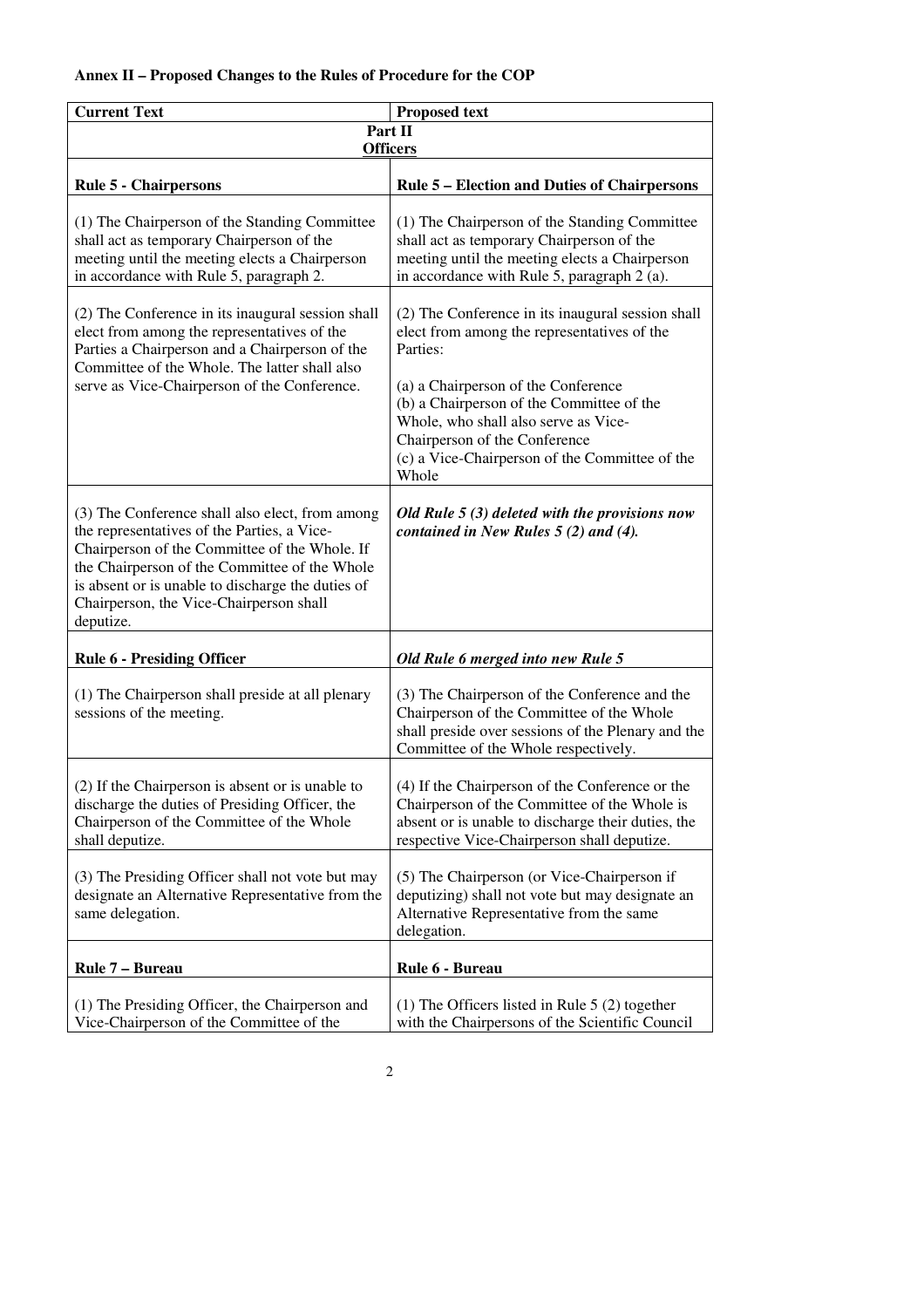| Whole, and the Chairpersons of the Scientific<br>Council and the Standing Committee, and the<br>Secretariat shall constitute the Bureau of the<br>Conference with the general duty of forwarding<br>the business of the meeting including, where<br>appropriate, altering the timetable and structure<br>of the meeting and specifying time limits for<br>debates. | and the Standing Committee, and the Secretariat<br>shall constitute the Bureau of the Conference<br>with the general duty of forwarding the business<br>of the meeting including, where appropriate,<br>altering the timetable and structure of the<br>meeting and specifying time limits for debates. |
|--------------------------------------------------------------------------------------------------------------------------------------------------------------------------------------------------------------------------------------------------------------------------------------------------------------------------------------------------------------------|--------------------------------------------------------------------------------------------------------------------------------------------------------------------------------------------------------------------------------------------------------------------------------------------------------|
| (2) The Presiding Officer shall preside over the                                                                                                                                                                                                                                                                                                                   | (2) The Chairperson of the Conference shall                                                                                                                                                                                                                                                            |
| Bureau.                                                                                                                                                                                                                                                                                                                                                            | preside over the Bureau.                                                                                                                                                                                                                                                                               |

| Part III<br><b>Rules of Order and Debate</b>                                                                                                                                                                                                                                                                                                                                                                                                                                                                                                             |                                                                                                                                                                                                                                                                                                                                                                                                                                                                                                                                                 |  |  |
|----------------------------------------------------------------------------------------------------------------------------------------------------------------------------------------------------------------------------------------------------------------------------------------------------------------------------------------------------------------------------------------------------------------------------------------------------------------------------------------------------------------------------------------------------------|-------------------------------------------------------------------------------------------------------------------------------------------------------------------------------------------------------------------------------------------------------------------------------------------------------------------------------------------------------------------------------------------------------------------------------------------------------------------------------------------------------------------------------------------------|--|--|
| <b>Rule 8 - Powers of Presiding Officer</b>                                                                                                                                                                                                                                                                                                                                                                                                                                                                                                              | Rule 7 - Powers of the Chairperson of the<br>Conference and of the Chairperson of the<br><b>Committee of the Whole</b>                                                                                                                                                                                                                                                                                                                                                                                                                          |  |  |
| (1) In addition to exercising powers conferred<br>elsewhere in these Rules, the Presiding Officer<br>shall at plenary sessions of the meeting:<br>(a) open and close the session;<br>(b) direct the discussions;<br>(c) ensure the observance of these Rules;<br>(d) accord the right to speak;<br>(e) put questions to the vote and announce<br>decisions;<br>(f) rule on points of order; and<br>(g) subject to these Rules, have complete control<br>of the proceedings of the meeting and the<br>maintenance of order.                               | (1) In addition to exercising powers conferred<br>elsewhere in these Rules, the Chairperson (or<br>Vice-Chairperson while deputizing for the<br>Chairperson) shall:<br>(a) open and close the session;<br>(b) direct the discussions;<br>(c) ensure the observance of these Rules;<br>(d) accord the right to speak;<br>(e) put questions to the vote and announce<br>decisions;<br>(f) rule on points of order; and<br>(g) subject to these Rules, have complete control<br>of the proceedings of the meeting and the<br>maintenance of order. |  |  |
| (2) The Presiding Officer may, in the course of<br>discussion at a plenary session of the meeting,<br>propose to the Conference:<br>(a) time limits for speakers; limitation of the<br>number of times the members of a delegation or<br>the observers from a State not a Party, body or<br>agency may speak on any question;<br>(b) the closure of the list of speakers;<br>(c) the adjournment or the closure of the debate<br>on the particular subject or question under<br>discussion; and<br>(d) the suspensions or adjournment of the<br>session. | (2) The Chairperson may, in the course of<br>discussion<br>propose:<br>(a) time limits for speakers;<br>(b)limitation of the number of times the<br>members of a delegation or the observers from a<br>State not a Party, body or agency may speak on<br>any question;<br>(c) the closure of the list of speakers;<br>(d) the adjournment or the closure of the debate<br>on the particular subject or question under<br>discussion; and<br>(e) the suspension or adjournment of the session.                                                   |  |  |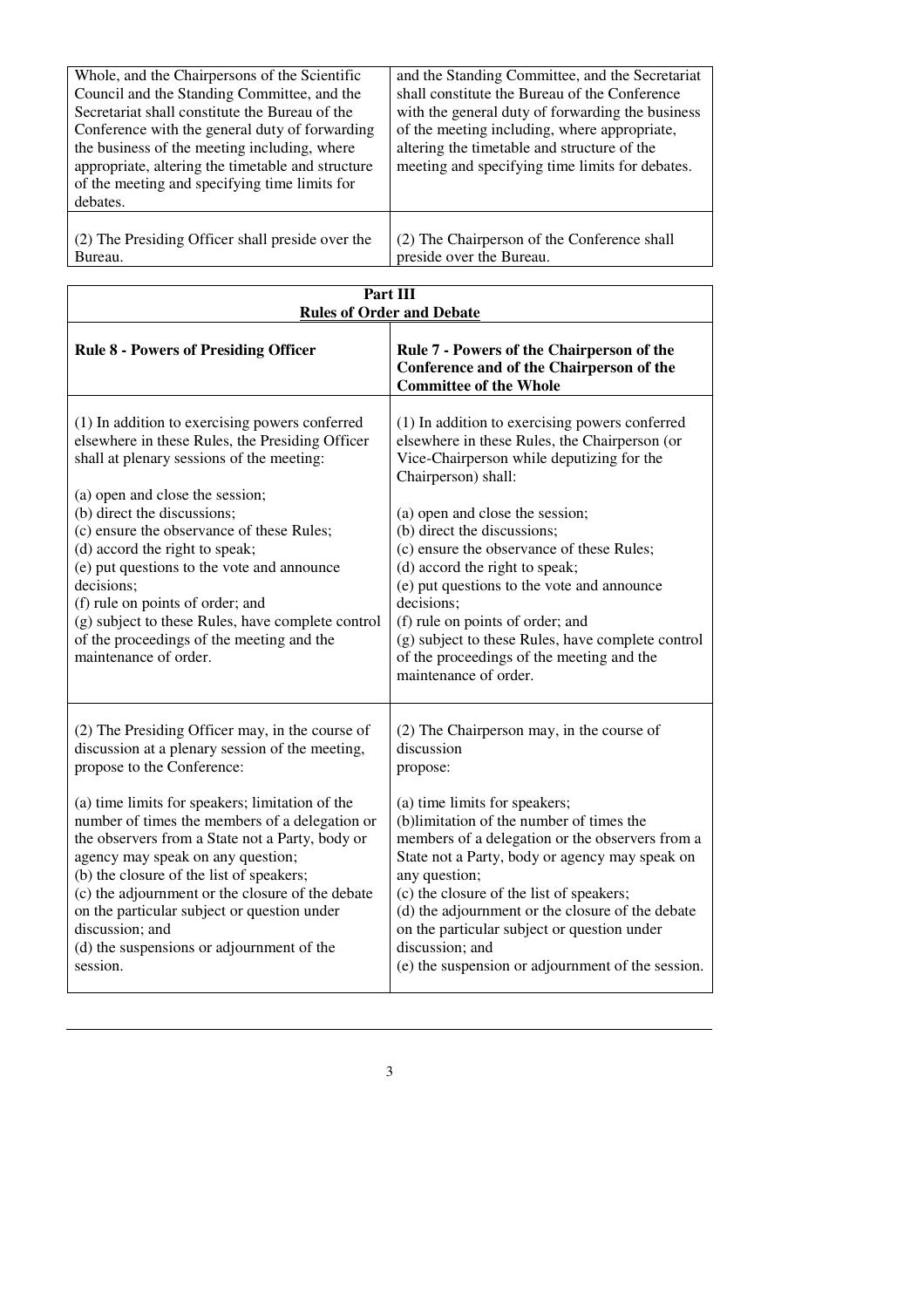| <b>Rule 9 - Seating, Quorum</b>                                                                                                                                                                                                                                       | Rule 8 – Seating and Quorum for the Plenary<br>and Committee of the Whole                                                                                               |  |  |
|-----------------------------------------------------------------------------------------------------------------------------------------------------------------------------------------------------------------------------------------------------------------------|-------------------------------------------------------------------------------------------------------------------------------------------------------------------------|--|--|
| (1) Delegations shall be seated in accordance                                                                                                                                                                                                                         | (1) Delegations shall be seated in accordance                                                                                                                           |  |  |
| with the alphabetical order of the names of the                                                                                                                                                                                                                       | with the alphabetical order of the names of the                                                                                                                         |  |  |
| Parties in the English language.                                                                                                                                                                                                                                      | Parties in the English language.                                                                                                                                        |  |  |
| (2) A quorum for plenary sessions and sessions<br>of the Committee of the Whole shall consist of<br>one-half of the Parties having delegations at the<br>meeting. No plenary session of the Committee<br>of the Whole shall take place in the absence of a<br>quorum. | (2) A quorum for sessions shall consist of one-<br>half of the Parties having delegations at the<br>meeting. No session shall take place in the<br>absence of a quorum. |  |  |
| <b>Rule 10 - Right to Speak</b>                                                                                                                                                                                                                                       | <b>Rule 9 - Right to Speak</b>                                                                                                                                          |  |  |
| (1) The Presiding Officer shall call upon<br>speakers in the order in which they signify their<br>desire to speak, with precedence given to the<br>delegates.                                                                                                         | (1) The Chairperson shall call upon speakers in<br>the order in which they signify their desire to<br>speak, with precedence given to the delegates.                    |  |  |
| (2) A delegate or observer may speak only if                                                                                                                                                                                                                          | (2) A delegate or observer may speak only if                                                                                                                            |  |  |
| called upon by the Presiding Officer, who may                                                                                                                                                                                                                         | called upon by the Chairperson, who may call a                                                                                                                          |  |  |
| call a speaker to order if the remarks are not                                                                                                                                                                                                                        | speaker to order if the remarks are not relevant                                                                                                                        |  |  |
| relevant to the subject under discussion.                                                                                                                                                                                                                             | to the subject under discussion.                                                                                                                                        |  |  |
| (3) A speaker shall not be interrupted except on                                                                                                                                                                                                                      | (3) A speaker shall not be interrupted except on                                                                                                                        |  |  |
| a point of order. The speaker may, however,                                                                                                                                                                                                                           | a point of order. The speaker may, however,                                                                                                                             |  |  |
| with the permission of the Presiding Officer,                                                                                                                                                                                                                         | with the permission of the Chairperson, give                                                                                                                            |  |  |
| give way during their speech to allow any                                                                                                                                                                                                                             | way during their speech to allow any delegate or                                                                                                                        |  |  |
| delegate or observer to request elucidation on a                                                                                                                                                                                                                      | observer to request elucidation on a particular                                                                                                                         |  |  |
| particular point in that speech.                                                                                                                                                                                                                                      | point in that speech.                                                                                                                                                   |  |  |
| (4) The Chairperson of a committee or working                                                                                                                                                                                                                         | (4) The Chairperson of a committee or working                                                                                                                           |  |  |
| group may be accorded precedence for the                                                                                                                                                                                                                              | group may be accorded precedence for the                                                                                                                                |  |  |
| purpose of explaining the conclusions arrived at                                                                                                                                                                                                                      | purpose of explaining the conclusions arrived at                                                                                                                        |  |  |
| by that committee or working group.                                                                                                                                                                                                                                   | by that committee or working group.                                                                                                                                     |  |  |
| <b>Rule 11 - Submission of Proposals for</b>                                                                                                                                                                                                                          | <b>Rule 10 - Submission of Proposals for</b>                                                                                                                            |  |  |
| <b>Amendment of the Convention and its</b>                                                                                                                                                                                                                            | <b>Amendment of the Convention and its</b>                                                                                                                              |  |  |
| <b>Appendices</b>                                                                                                                                                                                                                                                     | <b>Appendices</b>                                                                                                                                                       |  |  |
| (1) As a general rule proposals shall, subject to                                                                                                                                                                                                                     | (1) As a general rule proposals shall, subject to                                                                                                                       |  |  |
| any provisions of the Convention itself, have                                                                                                                                                                                                                         | any provisions of the Convention itself, have                                                                                                                           |  |  |
| been communicated at least 150 days before the                                                                                                                                                                                                                        | been communicated at least 150 days before the                                                                                                                          |  |  |
| meeting to the Secretariat, which shall have                                                                                                                                                                                                                          | meeting to the Secretariat, which shall have                                                                                                                            |  |  |
| circulated them to all Parties in the working                                                                                                                                                                                                                         | circulated them to all Parties in the working                                                                                                                           |  |  |
| languages of the meeting. Proposals arising out                                                                                                                                                                                                                       | languages of the meeting. Proposals arising out                                                                                                                         |  |  |
| of discussion of the foregoing may be discussed                                                                                                                                                                                                                       | of discussion of the foregoing may be discussed                                                                                                                         |  |  |
| at any plenary session of the meeting provided                                                                                                                                                                                                                        | at any plenary session of the meeting provided                                                                                                                          |  |  |
| copies of them have been circulated to all                                                                                                                                                                                                                            | copies of them have been circulated to all                                                                                                                              |  |  |
| delegations not later than the day preceding the                                                                                                                                                                                                                      | delegations not later than the day preceding the                                                                                                                        |  |  |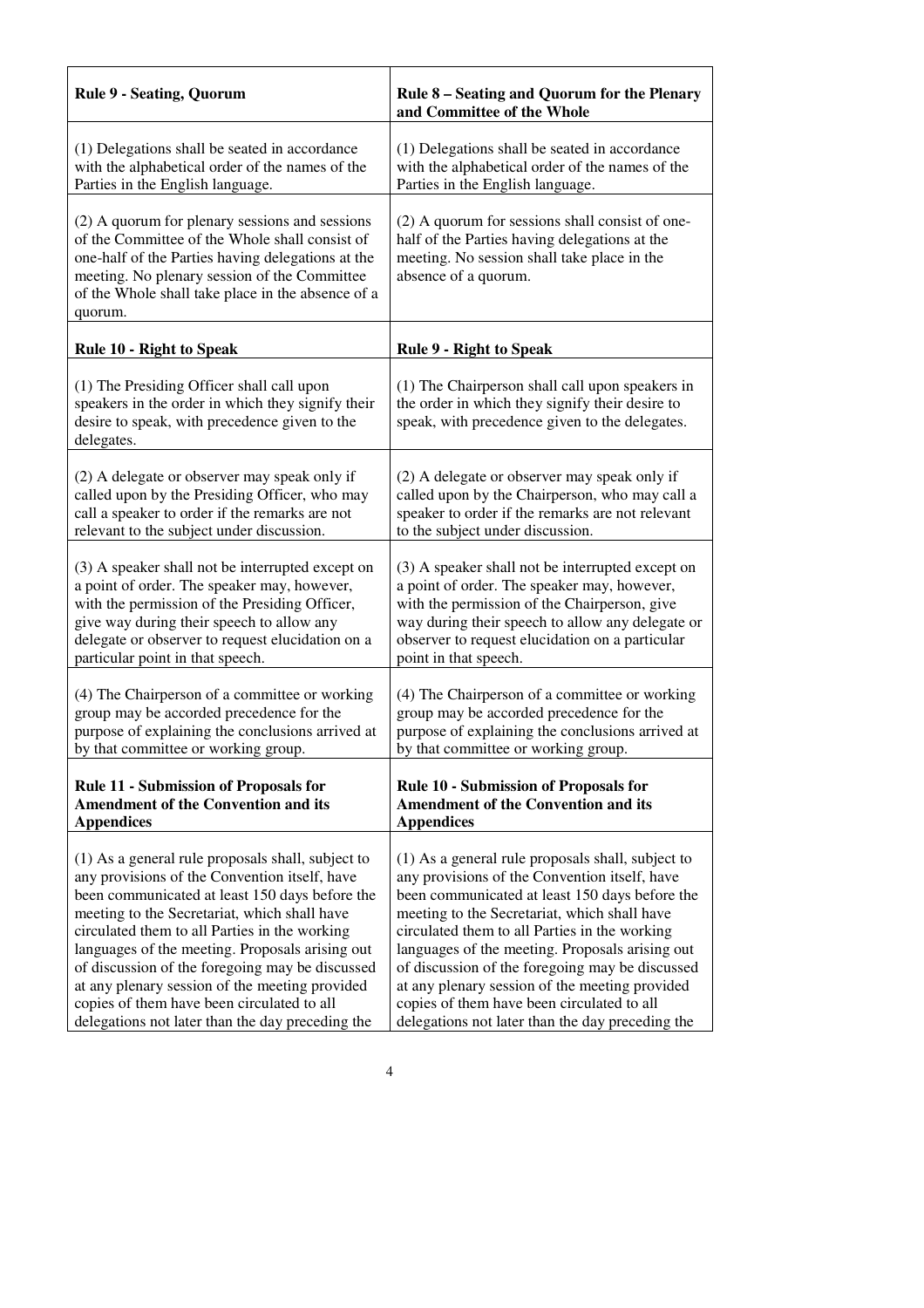| session. The Presiding Officer may also permit<br>the discussion and consideration of urgent | session. The Chairperson may also permit the       |  |  |  |  |
|----------------------------------------------------------------------------------------------|----------------------------------------------------|--|--|--|--|
|                                                                                              | discussion and consideration of urgent proposals   |  |  |  |  |
| proposals arising after the period prescribed                                                | arising after the period prescribed above in the   |  |  |  |  |
| above in the first sentence of this Rule provided                                            | first sentence of this Rule provided that they     |  |  |  |  |
| that they relate to proposed amendments which                                                | relate to proposed amendments which have been      |  |  |  |  |
| have been circulated in accordance with the                                                  | circulated in accordance with the second           |  |  |  |  |
| second sentence of this Rule and that their                                                  | sentence of this Rule and that their consideration |  |  |  |  |
| consideration will not unduly inhibit the                                                    | will not unduly inhibit the proceedings of the     |  |  |  |  |
| proceedings of the Conference. The Presiding                                                 | Conference. The Chairperson may, in addition,      |  |  |  |  |
| Officer may, in addition, permit the discussion                                              | permit the discussion of motions as to             |  |  |  |  |
| of motions as to procedures, even though such                                                | procedures, even though such motions have not      |  |  |  |  |
| motions have not been circulated previously.                                                 | been circulated previously.                        |  |  |  |  |
|                                                                                              |                                                    |  |  |  |  |
| (2) After a proposal has been adopted or rejected                                            | (2) After a proposal has been adopted or rejected  |  |  |  |  |
| by the Conference it shall not be reconsidered                                               | by the Conference it shall not be reconsidered     |  |  |  |  |
| unless a two-thirds majority of the                                                          | unless a two-thirds majority of the                |  |  |  |  |
| Representatives participating in the meeting so                                              | Representatives participating in the meeting so    |  |  |  |  |
| decide. Permission to speak on a motion to                                                   | decide. Permission to speak on a motion to         |  |  |  |  |
| reconsider a proposal shall be accorded only to a                                            | reconsider a proposal shall be accorded only to a  |  |  |  |  |
| delegate from each of two Parties wishing to                                                 | delegate from each of two Parties wishing to       |  |  |  |  |
| speak against the motion, after which the motion                                             | speak against the motion, after which the motion   |  |  |  |  |
| shall immediately be put to the vote.                                                        | shall immediately be put to the vote.              |  |  |  |  |
|                                                                                              |                                                    |  |  |  |  |
| <b>Rule 12 - Submission of Resolutions or</b>                                                | <b>Rule 11 - Submission of Resolutions or</b>      |  |  |  |  |
| <b>Recommendations</b>                                                                       | <b>Recommendations</b>                             |  |  |  |  |
|                                                                                              |                                                    |  |  |  |  |
| As a general rule Resolutions or                                                             | As a general rule Resolutions or                   |  |  |  |  |
| Recommendations shall have been                                                              | Recommendations shall have been                    |  |  |  |  |
| communicated at least 60 days before the                                                     | communicated at least 60 days before the           |  |  |  |  |
|                                                                                              | meeting to the Secretariat who shall circulate     |  |  |  |  |
| meeting to the Secretariat who shall circulate                                               |                                                    |  |  |  |  |
| them to all Parties in the working languages in                                              | them to all Parties in the working languages in    |  |  |  |  |
| the meeting. The remaining provisions of Rule                                                | the meeting. The remaining provisions of Rule      |  |  |  |  |
| 11 shall also apply mutatis mutandis to the                                                  | 10 shall also apply mutatis mutandis to the        |  |  |  |  |
| treatment of Resolutions and Recommendations.                                                | treatment of Resolutions and Recommendations.      |  |  |  |  |
|                                                                                              |                                                    |  |  |  |  |
|                                                                                              |                                                    |  |  |  |  |
| <b>Rule 13 - Procedural Motions</b>                                                          | <b>Rule 12 - Procedural Motions</b>                |  |  |  |  |
|                                                                                              |                                                    |  |  |  |  |
| (1) During the discussion of any matter, a                                                   | (1) During the discussion of any matter, a         |  |  |  |  |
| delegate may rise to make a point of order, and                                              | delegate may rise to make a point of order, and    |  |  |  |  |
| the point of order shall be immediately decided                                              | the point of order shall be immediately decided    |  |  |  |  |
| by the Presiding Officer in accordance with                                                  | by the Chairperson in accordance with these        |  |  |  |  |
| these Rules. A delegate may appeal against any                                               | Rules. A delegate may appeal against any ruling    |  |  |  |  |
| ruling of the Presiding Officer. The appeal shall                                            | of the Chairperson. The appeal shall               |  |  |  |  |
| immediately be put to the vote, and the                                                      | immediately be put to the vote, and the            |  |  |  |  |
| Presiding Officer's ruling shall stand unless a                                              | Chairperson's ruling shall stand unless a          |  |  |  |  |
| majority of the Representatives present and                                                  | majority of the Representatives present and        |  |  |  |  |
| voting otherwise decide. A delegate rising to a                                              | voting otherwise decide. A delegate rising to a    |  |  |  |  |
| point of order may not speak on the substance of                                             | point of order may not speak on the substance of   |  |  |  |  |
| the matter under discussion.                                                                 | the matter under discussion.                       |  |  |  |  |
|                                                                                              |                                                    |  |  |  |  |
| $/$                                                                                          |                                                    |  |  |  |  |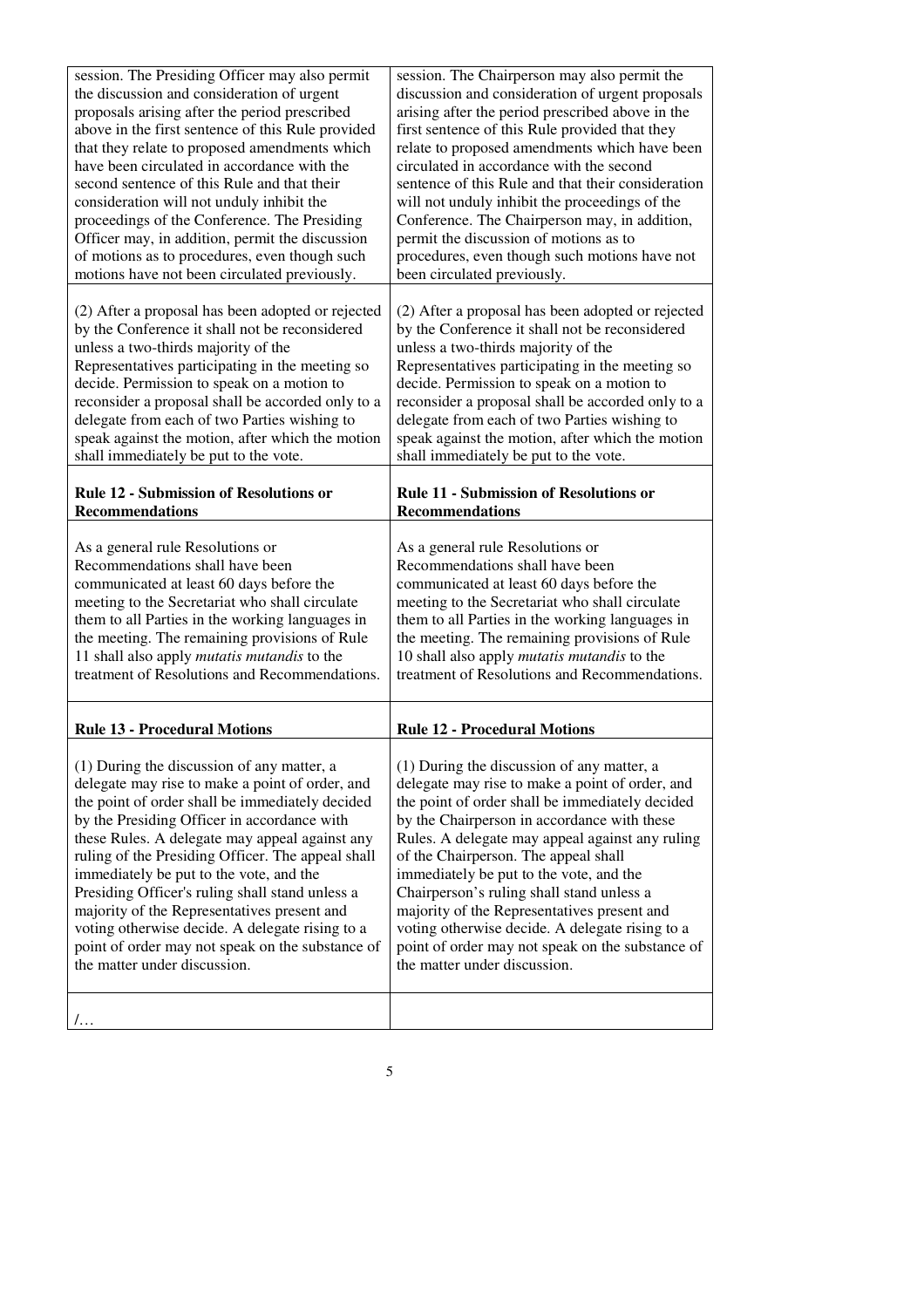| <b>Rule 14 - Arrangements for Debate</b>                                                                                                                                                                                                                                                                                              | <b>Rule 13 - Arrangements for Debate</b>                                                                                                                                                                                                                                                                                   |
|---------------------------------------------------------------------------------------------------------------------------------------------------------------------------------------------------------------------------------------------------------------------------------------------------------------------------------------|----------------------------------------------------------------------------------------------------------------------------------------------------------------------------------------------------------------------------------------------------------------------------------------------------------------------------|
| (1) The Conference may, on a proposal by the                                                                                                                                                                                                                                                                                          | 1) The Conference may, on a proposal by the                                                                                                                                                                                                                                                                                |
| Presiding Officer or by a delegate, limit the time                                                                                                                                                                                                                                                                                    | Chairperson or by a delegate, limit the time to be                                                                                                                                                                                                                                                                         |
| to be allowed to each speaker and the number of                                                                                                                                                                                                                                                                                       | allowed to each speaker and the number of times                                                                                                                                                                                                                                                                            |
| times delegates or observers may speak on any                                                                                                                                                                                                                                                                                         | delegates or observers may speak on any                                                                                                                                                                                                                                                                                    |
| question. When the debate is subject to such                                                                                                                                                                                                                                                                                          | question. When the debate is subject to such                                                                                                                                                                                                                                                                               |
| limits, and a speaker has spoken for the allotted                                                                                                                                                                                                                                                                                     | limits, and a speaker has spoken for the allotted                                                                                                                                                                                                                                                                          |
| time, the Presiding Officer shall call the speaker                                                                                                                                                                                                                                                                                    | time, the Chairperson shall call the speaker to                                                                                                                                                                                                                                                                            |
| to order without delay.                                                                                                                                                                                                                                                                                                               | order without delay.                                                                                                                                                                                                                                                                                                       |
| (2) During the course of a debate the Presiding                                                                                                                                                                                                                                                                                       | (2) During the course of a debate the                                                                                                                                                                                                                                                                                      |
| Officer may announce the list of speakers and,                                                                                                                                                                                                                                                                                        | Chairperson may announce the list of speakers                                                                                                                                                                                                                                                                              |
| with the consent of the meeting, declare the list                                                                                                                                                                                                                                                                                     | and, with the consent of the meeting, declare the                                                                                                                                                                                                                                                                          |
| closed. The Presiding Officer may, however,                                                                                                                                                                                                                                                                                           | list closed. The Chairperson may, however,                                                                                                                                                                                                                                                                                 |
| accord the right of reply to any delegate if a                                                                                                                                                                                                                                                                                        | accord the right of reply to any delegate if a                                                                                                                                                                                                                                                                             |
| speech delivered after the list has been declared                                                                                                                                                                                                                                                                                     | speech delivered after the list has been declared                                                                                                                                                                                                                                                                          |
| closed makes this desirable.                                                                                                                                                                                                                                                                                                          | closed makes this desirable.                                                                                                                                                                                                                                                                                               |
| (3) During the discussion of any matter, a                                                                                                                                                                                                                                                                                            | (3) During the discussion of any matter, a                                                                                                                                                                                                                                                                                 |
| delegate may move the adjournment of the                                                                                                                                                                                                                                                                                              | delegate may move the adjournment of the                                                                                                                                                                                                                                                                                   |
| debate on the particular subject or question                                                                                                                                                                                                                                                                                          | debate on the particular subject or question                                                                                                                                                                                                                                                                               |
| under discussion. In addition to the proposer of                                                                                                                                                                                                                                                                                      | under discussion. In addition to the proposer of                                                                                                                                                                                                                                                                           |
| the motion, a delegate may speak in favour of,                                                                                                                                                                                                                                                                                        | the motion, a delegate may speak in favour of,                                                                                                                                                                                                                                                                             |
| and a delegate of each of two Parties may speak                                                                                                                                                                                                                                                                                       | and a delegate of each of two Parties may speak                                                                                                                                                                                                                                                                            |
| against the motion, after which the motion shall                                                                                                                                                                                                                                                                                      | against the motion, after which the motion shall                                                                                                                                                                                                                                                                           |
| immediately be put to the vote. The Presiding                                                                                                                                                                                                                                                                                         | immediately be put to the vote. The Chairperson                                                                                                                                                                                                                                                                            |
| Officer may limit the time to be allowed to                                                                                                                                                                                                                                                                                           | may limit the time to be allowed to speakers                                                                                                                                                                                                                                                                               |
| speakers under this Rule.                                                                                                                                                                                                                                                                                                             | under this Rule.                                                                                                                                                                                                                                                                                                           |
| (4) A delegate may at any time move the closure                                                                                                                                                                                                                                                                                       | (4) A delegate may at any time move the closure                                                                                                                                                                                                                                                                            |
| of the debate on the particular subject or                                                                                                                                                                                                                                                                                            | of the debate on the particular subject or                                                                                                                                                                                                                                                                                 |
| question under discussion, whether or not any                                                                                                                                                                                                                                                                                         | question under discussion, whether or not any                                                                                                                                                                                                                                                                              |
| other delegate has signified the wish to speak.                                                                                                                                                                                                                                                                                       | other delegate has signified the wish to speak.                                                                                                                                                                                                                                                                            |
| Permission to speak on the motion for closure of                                                                                                                                                                                                                                                                                      | Permission to speak on the motion for closure of                                                                                                                                                                                                                                                                           |
| the debate shall be accorded only to a delegate                                                                                                                                                                                                                                                                                       | the debate shall be accorded only to a delegate                                                                                                                                                                                                                                                                            |
| from each of two Parties wishing to speak                                                                                                                                                                                                                                                                                             | from each of two Parties wishing to speak                                                                                                                                                                                                                                                                                  |
| against the motion, after which the motion shall                                                                                                                                                                                                                                                                                      | against the motion, after which the motion shall                                                                                                                                                                                                                                                                           |
| immediately be put to the vote. The Presiding                                                                                                                                                                                                                                                                                         | immediately be put to the vote. The Chairperson                                                                                                                                                                                                                                                                            |
| Officer may limit the time to be allowed to                                                                                                                                                                                                                                                                                           | may limit the time to be allowed to speakers                                                                                                                                                                                                                                                                               |
| speakers under this Rule.                                                                                                                                                                                                                                                                                                             | under this Rule.                                                                                                                                                                                                                                                                                                           |
| (5) During the discussion of any matter a<br>delegate may move the suspension or the<br>adjournment of the session. Such motions shall<br>not be debated but shall immediately be put to<br>the vote. The Presiding Officer may limit the<br>time allowed to the speaker moving the<br>suspension or adjournment of the session.<br>٬ | (5) During the discussion of any matter a<br>delegate may move the suspension or the<br>adjournment of the session. Such motions shall<br>not be debated but shall immediately be put to<br>the vote. The Chairperson may limit the time<br>allowed to the speaker moving the suspension or<br>adjournment of the session. |
|                                                                                                                                                                                                                                                                                                                                       |                                                                                                                                                                                                                                                                                                                            |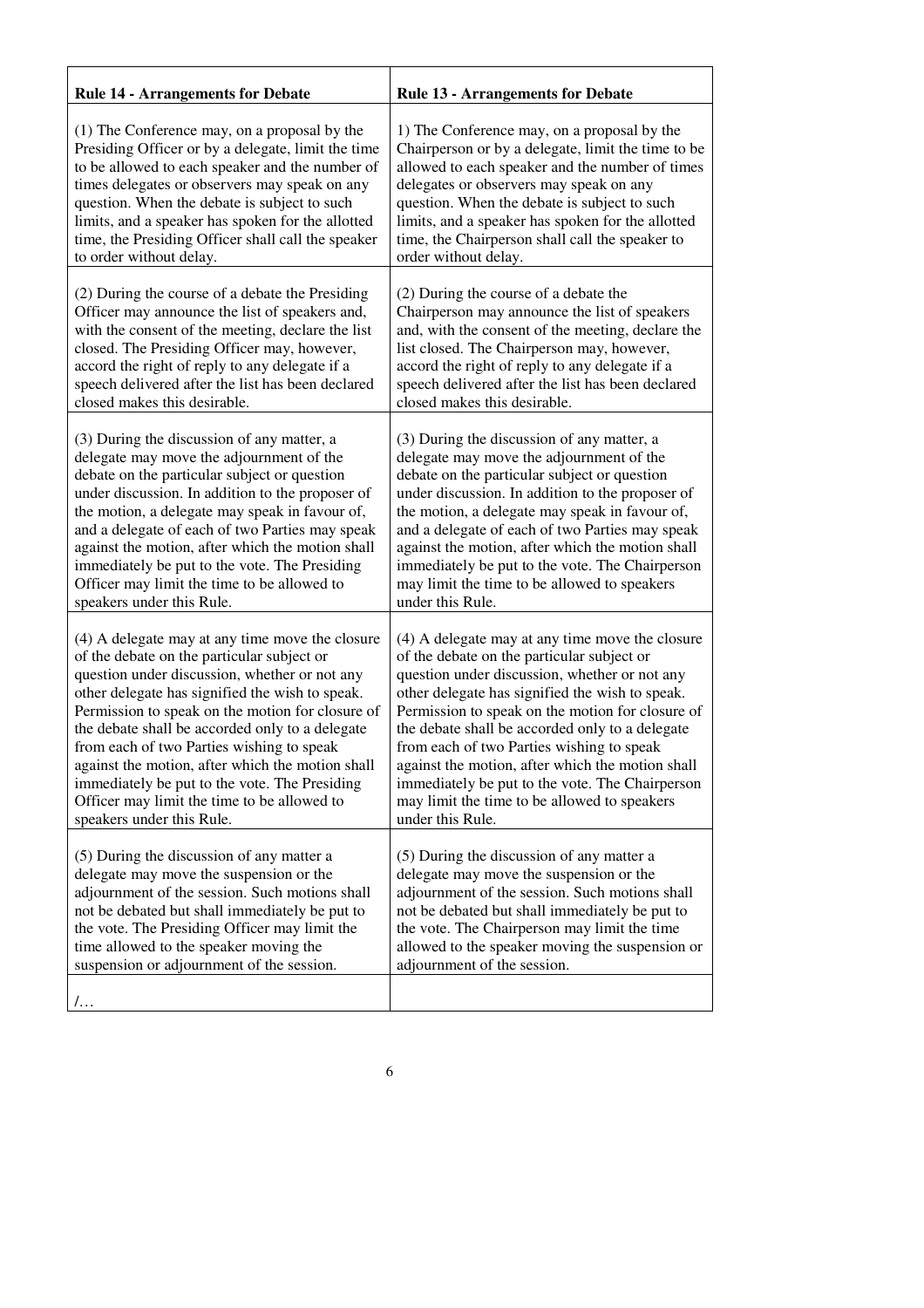| Part IV<br><b>Voting</b>                                                                                                                                                                                                                                                                                                                                                                                      |                                                                                                                                                                                                                                                                                                                                                                                                         |  |  |  |  |
|---------------------------------------------------------------------------------------------------------------------------------------------------------------------------------------------------------------------------------------------------------------------------------------------------------------------------------------------------------------------------------------------------------------|---------------------------------------------------------------------------------------------------------------------------------------------------------------------------------------------------------------------------------------------------------------------------------------------------------------------------------------------------------------------------------------------------------|--|--|--|--|
| <b>Rule 15 - Methods of Voting</b>                                                                                                                                                                                                                                                                                                                                                                            | <b>Rule 14 - Methods of Voting</b>                                                                                                                                                                                                                                                                                                                                                                      |  |  |  |  |
| $/$                                                                                                                                                                                                                                                                                                                                                                                                           |                                                                                                                                                                                                                                                                                                                                                                                                         |  |  |  |  |
| (3) The Conference shall normally vote by show<br>of hands, but any Representative may request a<br>roll-call vote. The roll-call vote shall be taken in<br>the seating order of the delegations. The<br>Presiding Officer may require a roll-call vote on<br>the advice of the tellers where they are in doubt<br>as to the actual number of votes cast and this is<br>likely to be critical to the outcome. | (3) The Conference shall normally vote by show<br>of hands, but any Representative may request a<br>roll-call vote. The roll-call vote shall be taken in<br>the seating order of the delegations. The<br>Chairperson may require a roll-call vote on the<br>advice of the tellers where they are in doubt as<br>to the actual number of votes cast and this is<br>likely to be critical to the outcome. |  |  |  |  |
| $\mathcal{L}$                                                                                                                                                                                                                                                                                                                                                                                                 |                                                                                                                                                                                                                                                                                                                                                                                                         |  |  |  |  |
| (7) The Presiding Officer shall be responsible<br>for the counting of the votes and shall announce<br>the result. The Presiding Officer may be assisted<br>by tellers appointed by the Secretariat.                                                                                                                                                                                                           | (7) The Chairperson shall be responsible for the<br>counting of the votes and shall announce the<br>result. The Chairperson may be assisted by<br>tellers appointed by the Secretariat.                                                                                                                                                                                                                 |  |  |  |  |
| (8) After the Presiding Officer has announced<br>the beginning of the vote, it shall not be<br>interrupted except by a Representative on a<br>point of order in connection with the actual<br>conduct of the voting. The Presiding Officer<br>may permit Representatives to explain their<br>votes either before or after the voting, and may<br>limit the time to be allowed for such<br>explanations.       | (8) After the Chairperson has announced the<br>beginning of the vote, it shall not be interrupted<br>except by a Representative on a point of order in<br>connection with the actual conduct of the voting.<br>The Chairperson may permit Representatives to<br>explain their votes either before or after the<br>voting, and may limit the time to be allowed for<br>such explanations.                |  |  |  |  |
| $/$                                                                                                                                                                                                                                                                                                                                                                                                           |                                                                                                                                                                                                                                                                                                                                                                                                         |  |  |  |  |
| <b>Rule 18 - Elections</b>                                                                                                                                                                                                                                                                                                                                                                                    | <b>Rule 17 - Elections</b>                                                                                                                                                                                                                                                                                                                                                                              |  |  |  |  |
| (1) If in an election to fill one place no candidate<br>obtains the required majority in the first ballot, a<br>second ballot shall be taken restricted to the two<br>candidates obtaining the largest number of<br>votes. If in the second ballot the votes are<br>equally divided, the Presiding Officer shall<br>decide between the candidates by drawing lots.                                            | (1) If in an election to fill one place no candidate<br>obtains the required majority in the first ballot, a<br>second ballot shall be taken restricted to the two<br>candidates obtaining the largest number of<br>votes. If in the second ballot the votes are<br>equally divided, the Chairperson shall decide<br>between the candidates by drawing lots.                                            |  |  |  |  |
| 7.                                                                                                                                                                                                                                                                                                                                                                                                            |                                                                                                                                                                                                                                                                                                                                                                                                         |  |  |  |  |
| (3) In the case of tie amongst three or more<br>candidates obtaining the largest number of votes<br>the first ballot, a special ballot shall be held<br>amongst them to reduce the number of<br>candidates to two. If a tie then results amongst                                                                                                                                                              | (3) In the case of tie amongst three or more<br>candidates obtaining the largest number of votes<br>the first ballot, a special ballot shall be held<br>amongst them to reduce the number of<br>candidates to two. If a tie then results amongst                                                                                                                                                        |  |  |  |  |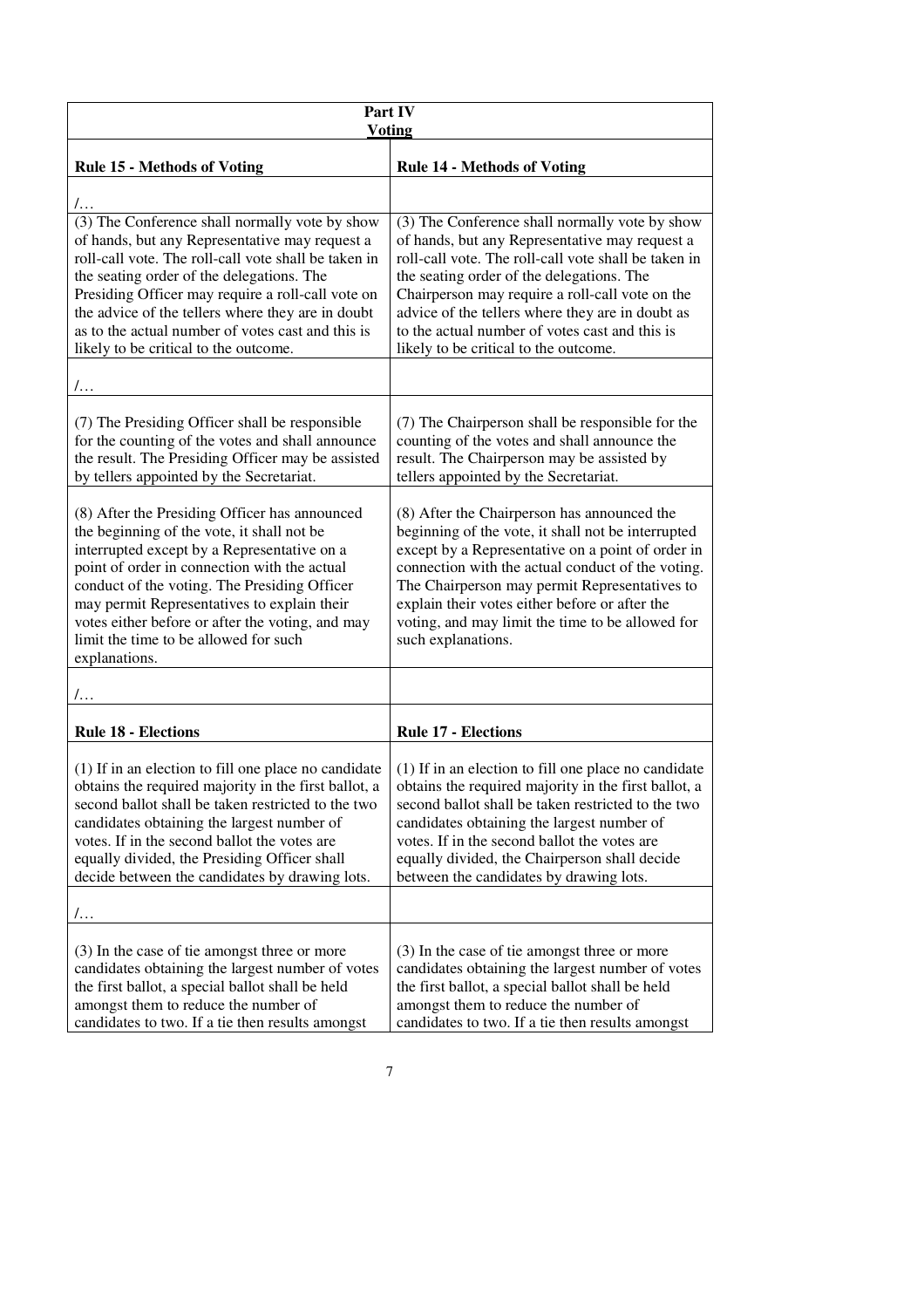| two or more candidates, the Presiding Officer    | two or more candidates, the Chairperson shall   |
|--------------------------------------------------|-------------------------------------------------|
| shall reduce the number two by drawing lots,     | reduce the number two by drawing lots, and a    |
| and a further ballot shall be held in accordance | further ballot shall be held in accordance with |
| with paragraph 1 of this Rule.                   | paragraph 1 of this Rule.                       |
|                                                  |                                                 |

Where the only amendment relates to renumbering of the Rules in the headings, the change is not included in this table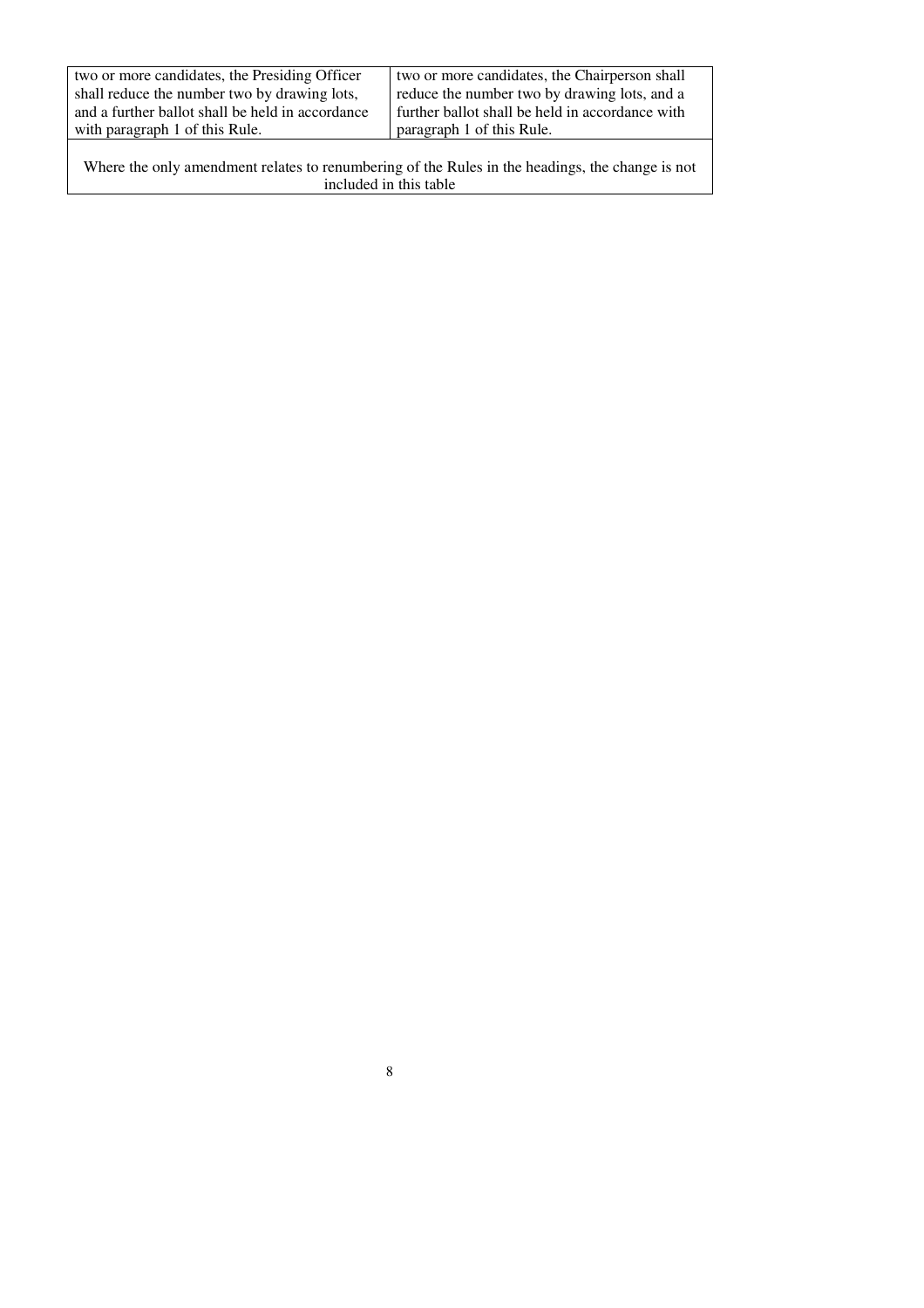#### ELEVENTH MEETING OF THE CONFERENCE OF THE PARTIES TO THE CONVENTION ON THE CONSERVATION OF MIGRATORY SPECIES OF WILD ANIMALS

#### Provisional Rules of Procedure

Part I

#### Delegates, Observers, Secretariat

#### Rule 1 – Delegates

(1) A Party to the Convention (hereafter referred to as a "Party")<sup>1</sup> shall be entitled to be represented at the meeting by a delegation consisting of a Representative and such Alternative Representatives and Advisers as the Party may deem necessary.

(2) Without prejudice to the provisions of Rule 14, paragraph 2, the Representative of a Party shall exercise the voting rights of that Party. In their absence, an Alternative Representative of that Party shall act in their place over the full range of their functions.

(3) Logistic and other limitations may require that no more than four delegates of any Party be present at a plenary session and sessions of the Committee of the Whole established under Rule 23.The Secretariat shall notify Parties, observers and other participants of any such limitations in advance of the meeting.

#### Rule 2 – Observers

(1) The United Nations, its Specialized Agencies, the International Atomic Energy Agency and any State not a Party to the Convention may be represented at the meeting by observers who shall have the right to participate but not to vote.<sup>2</sup>

(2) Any body or agency technically qualified in protection, conservation and management of migratory species which is either:

- (a) an international agency or body, either governmental or non-governmental, or a national governmental agency or body; or
- (b) a national non-governmental agency or body which has been approved for this purpose by the State in which it is located.

and which has informed the Secretariat of the Convention of its desire to be represented at the meeting by observers, shall be permitted to be represented unless at least one-third of the Parties present object. Once admitted, these observers shall have the right to participate but not to vote.<sup>3</sup>

(3) Bodies and agencies desiring to be represented at the meeting by observers shall submit the names of their representatives (and in the case of bodies and agencies referred to in paragraph (2) (b) of this Rule, evidence of the approval of the State in which they are located) to the Secretariat of the Convention prior to the opening of the meeting.

(4) Logistic and other limitations may require that no more than two observers from any non-Party State, body or agency be present at a plenary session or a session of the Committee of the Whole of the

 See Convention, Article VII, paragraph 8. 3

 $\frac{1}{1}$  See Articles I, paragraph 1 (k), and XVIII of the Convention. A Party is a State which has deposited with the Government of the Federal Republic of Germany its instrument of ratification, acceptance, approval or accession by 31 August 2011. 2

See Convention, Article VII, paragraph 9.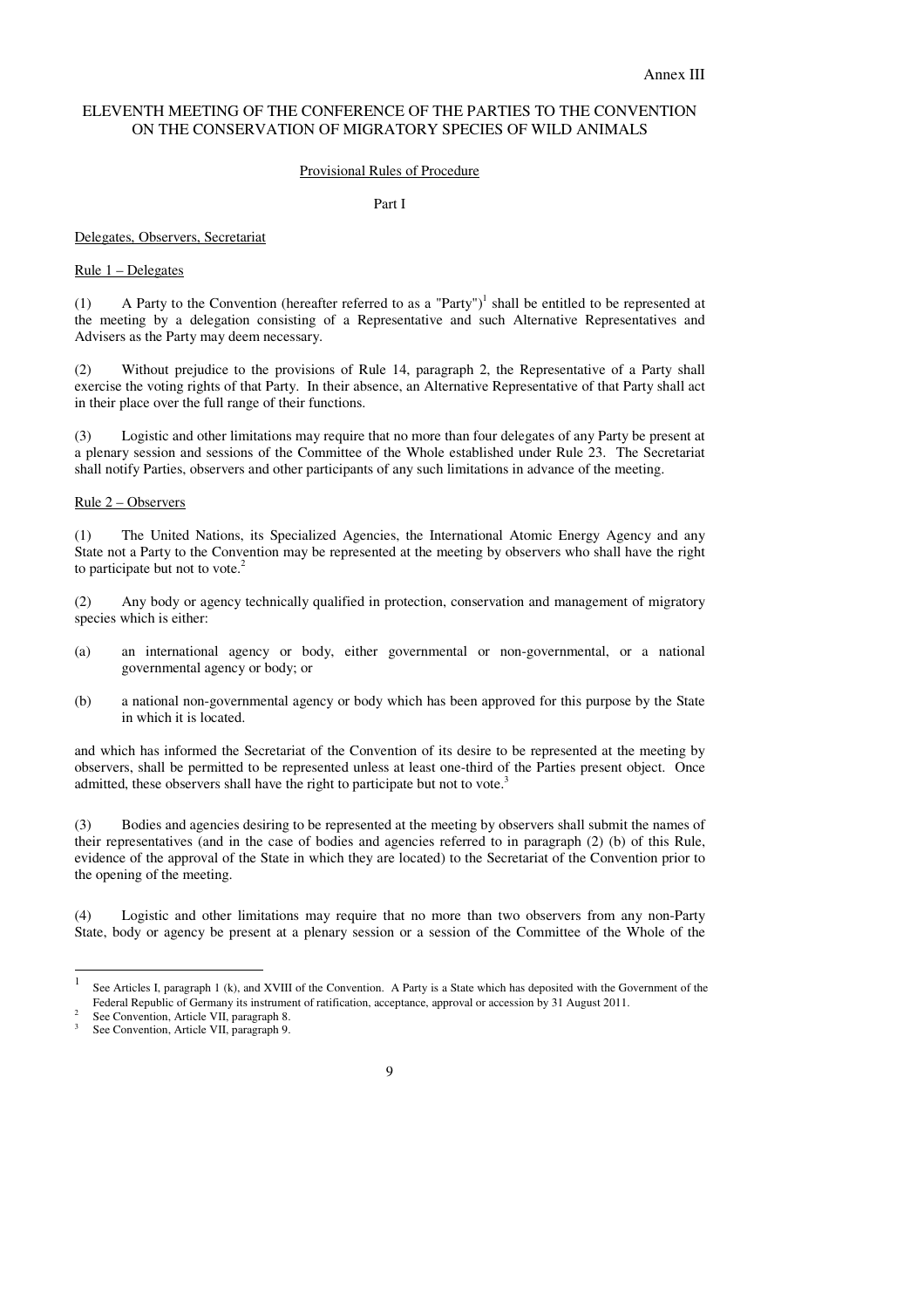meeting. The Secretariat shall notify Parties, observers and other participants of any such limitations in advance of the meeting.

(5) The standard participation fee for all non-governmental organisations is fixed by the Standing Committee and announced in the letter of invitation. Greater contributions are appreciated.

Rule 3 - Credentials

(1) The Representative or any Alternative Representative of a Party shall, before exercising the voting rights of the Party, have been granted powers by, or on behalf of, a proper authority, as recognized by the Vienna Convention on the Law of Treaties (1969), that is to say: the Head of State, the Head of Government or the Minister of Foreign Affairs or the head of an executive body of any regional economic organisation or as mentioned in footnote 1 above enabling them to represent the Party at the meeting and to vote.

(2) Such credentials shall be submitted in their original form in English, French or Spanish (or accompanied by a translation into one of those languages) to the Secretariat of the Convention.

(3) A Credentials Committee of not more than five Representatives shall examine the credentials and shall report thereon to the meeting. Pending a decision on their credentials, delegates may participate provisionally in the meeting.

Rule 4 - Secretariat

The Secretariat of the Convention shall service and act as secretariat for the meeting.<sup>4</sup>



#### **Officers**

Rule 5 – Election and Duties of Chairpersons

(1) The Chairperson of the Standing Committee shall act as temporary Chairperson of the meeting until the meeting elects a Chairperson in accordance with Rule 5, paragraph  $2(a)$ .

(2) The Conference in its inaugural session shall elect from among the representatives of the Parties:.

(a) a Chairperson of the Conference

a Chairperson of the Committee of the Whole, who shall also serve as Vice-Chairperson of the **Conference** 

(c) A Vice-Chairperson of the Committee of the Whole

(3) The Chairperson of the Conference and the Chairperson of the Committee of the Whole shall preside over sessions of the Plenary and the Committee of the Whole respectively.

(4) If the Chairperson of the Conference or the Chairperson of the Committee of the Whole is absent or is unable to discharge their duties, the respective Vice-Chairperson shall deputize.

(5) The Chairperson (or the Vice-Chairperson if deputizing) shall not vote but may designate an Alternative Representative from the same delegation.

Rule 6 - Bureau

 $\overline{\phantom{a}}$ 

Conference Deleted: ¶ (3) The Conference shall also elect, from among the representatives of the Parties, a Vice-Chairperson of the Committee of the Whole. If the Chairperson of the Committee of the Whole is absent or is unable to discharge the duties of Chairperson, the Vice-Chairperson shall deputize. ¶ Rule 6 - Presiding Officer¶ Deleted: 1 Deleted: at all plenary sessions of the meeting Deleted: 2 Deleted: of Presiding Officer Deleted: of the Committee of the Whole Deleted: 3 Deleted: Presiding Deleted: Officer Deleted: 7

Deleted: such as

Deleted: ¶

Deleted: ¶

Deleted:  $\frac{1}{2}$ 

Deleted: a Chairperson and a Chairperson of the Committee of the Whole. The latter shall also serve as Vice-Chairperson of the

<sup>4</sup> See Convention, Article IX, paragraph 4 (a).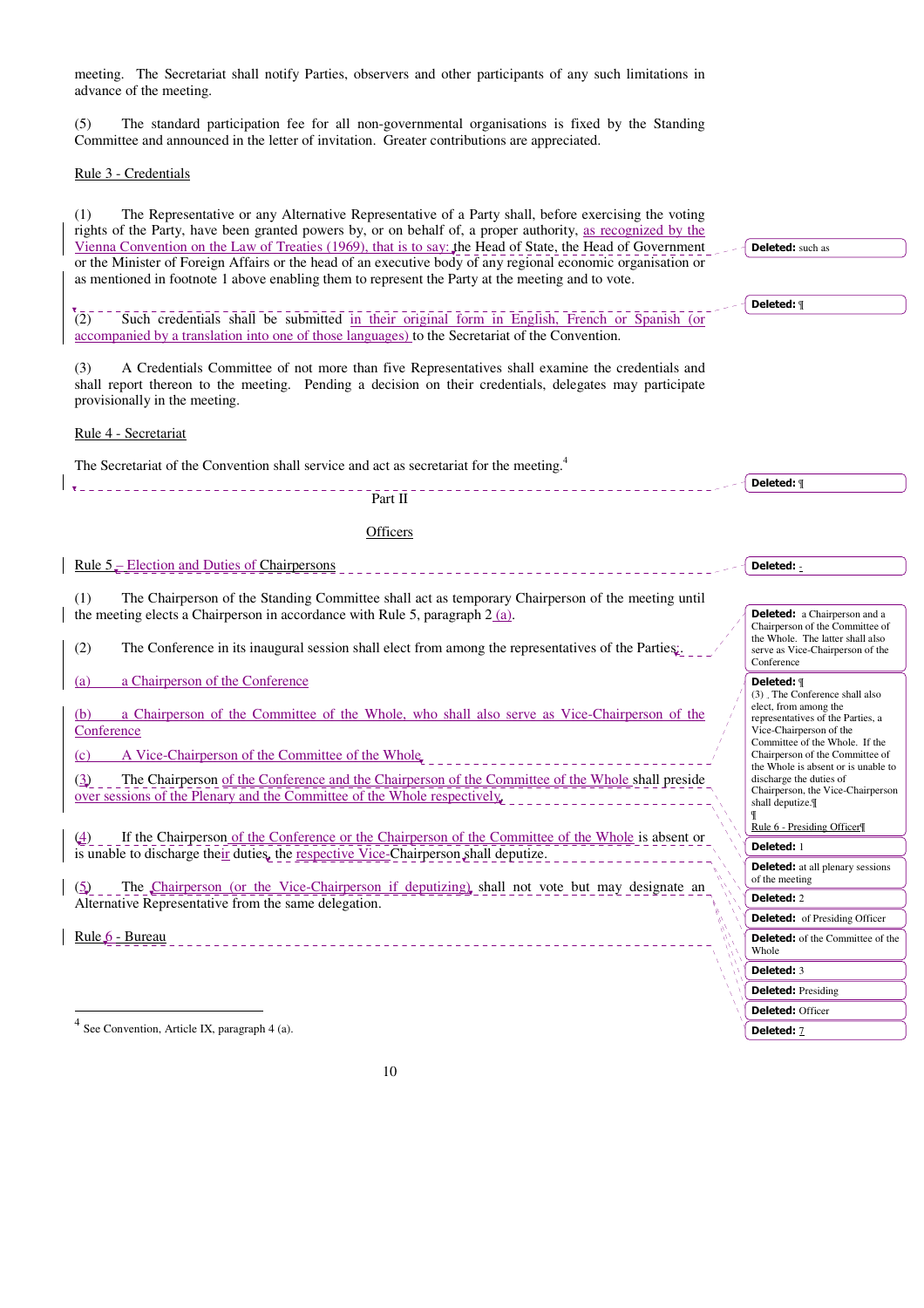| (1)<br>The Officers listed in Rule 5 (2) together with the Chairpersons of the Scientific Council and the                                                                                                                                                                                                                                                                                                               | <b>Deleted: Presiding</b>                                                                                 |
|-------------------------------------------------------------------------------------------------------------------------------------------------------------------------------------------------------------------------------------------------------------------------------------------------------------------------------------------------------------------------------------------------------------------------|-----------------------------------------------------------------------------------------------------------|
| Standing Committee, and the Secretariat shall constitute the Bureau of the Conference with the general duty<br>of forwarding the business of the meeting including, where appropriate, altering the timetable and structure<br>of the meeting and specifying time limits for debates.                                                                                                                                   | <b>Deleted:</b> Officer, the<br>Chairperson and Vice-Chairperson<br>of the Committee of the Whole,<br>and |
| (2)<br>The Chairperson of the Conference shall preside over the Bureau.                                                                                                                                                                                                                                                                                                                                                 | <b>Deleted:</b> Presiding Officer                                                                         |
| Part III                                                                                                                                                                                                                                                                                                                                                                                                                |                                                                                                           |
| <b>Rules of Order and Debate</b>                                                                                                                                                                                                                                                                                                                                                                                        |                                                                                                           |
| Rule 7 - Powers of the Chairperson of the Conference and of the Chairperson of the Committee of the Whole                                                                                                                                                                                                                                                                                                               | <b>Deleted: 8</b>                                                                                         |
|                                                                                                                                                                                                                                                                                                                                                                                                                         | <b>Deleted:</b> Presiding Officer                                                                         |
| (1)<br>In addition to exercising powers conferred elsewhere in these Rules, the Chairperson (or Vice-<br>Chairperson while deputizing for the Chairperson) shall at plenary sessions of the meeting:                                                                                                                                                                                                                    | <b>Deleted:</b> Presiding Officer                                                                         |
| (a)<br>open and close the session;<br>direct the discussions;<br>(b)<br>ensure the observance of these Rules;<br>(c)<br>accord the right to speak;<br>(d)<br>put questions to the vote and announce decisions;<br>(e)<br>rule on points of order; and<br>(f)<br>subject to these Rules, have complete control of the proceedings of the meeting and the maintenance<br>(g)<br>of order.                                 |                                                                                                           |
| (2)<br>The Chairperson may, in the course of discussion at a plenary session of the meeting, propose to the<br>Conference:                                                                                                                                                                                                                                                                                              | <b>Deleted:</b> Presiding Officer                                                                         |
| time limits for speakers;<br>(a)<br>limitation of the number of times the members of a delegation or the observers from a State not a<br>Party, body or agency may speak on any question;<br>the closure of the list of speakers;<br>(b)<br>the adjournment or the closure of the debate on the particular subject or question under discussion;<br>(c)<br>and<br>the suspensions or adjournment of the session.<br>(d) |                                                                                                           |
| Rule 8 – Seating and Quorum for the Plenary and Committee of the Whole                                                                                                                                                                                                                                                                                                                                                  | <b>Deleted: 9</b>                                                                                         |
|                                                                                                                                                                                                                                                                                                                                                                                                                         | Deleted: -                                                                                                |
| Delegations shall be seated in accordance with the alphabetical order of the names of the Parties in<br>(1)<br>the English language.                                                                                                                                                                                                                                                                                    | Deleted:                                                                                                  |
| A quorum for plenary sessions and sessions of the Committee of the Whole of the meeting shall<br>(2)<br>consist of one-half of the Parties having delegations at the meeting. No plenary session or session of the<br>Committee of the Whole shall take place in the absence of a quorum.                                                                                                                               |                                                                                                           |
| Rule 9 - Right to Speak                                                                                                                                                                                                                                                                                                                                                                                                 | Deleted: 10                                                                                               |
| (1)<br>The Chairperson shall call upon speakers in the order in which they signify their desire to<br>speak, with precedence given to the delegates.                                                                                                                                                                                                                                                                    | <b>Deleted:</b> Presiding Officer                                                                         |
| (2)<br>A delegate or observer may speak only if called upon by the Chairperson, who may call a speaker to                                                                                                                                                                                                                                                                                                               | <b>Deleted:</b> Presiding Officer                                                                         |

11

order if the remarks are not relevant to the subject under discussion.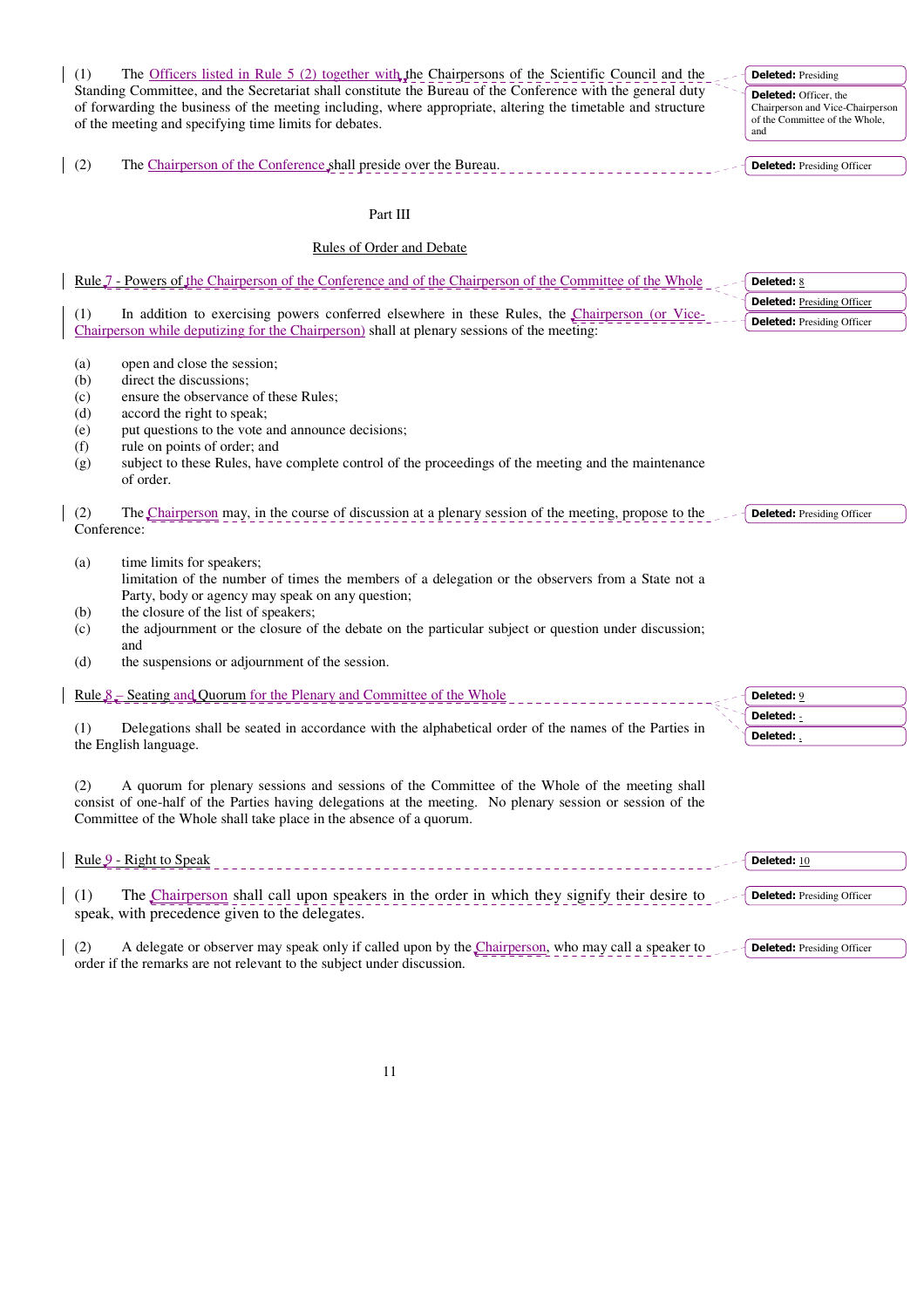| A speaker shall not be interrupted except on a point of order. The speaker may, however, with the<br>(3)                                                                                                                                                                                                                                                                                                                                                                                                                                                                                                                                                                                                                                                                                                                                                                                                                                                                                                                                                                 |                                                                                                             |
|--------------------------------------------------------------------------------------------------------------------------------------------------------------------------------------------------------------------------------------------------------------------------------------------------------------------------------------------------------------------------------------------------------------------------------------------------------------------------------------------------------------------------------------------------------------------------------------------------------------------------------------------------------------------------------------------------------------------------------------------------------------------------------------------------------------------------------------------------------------------------------------------------------------------------------------------------------------------------------------------------------------------------------------------------------------------------|-------------------------------------------------------------------------------------------------------------|
| permission of the Chairperson, give way during their speech to allow any delegate or observer to request<br>elucidation on a particular point in that speech.                                                                                                                                                                                                                                                                                                                                                                                                                                                                                                                                                                                                                                                                                                                                                                                                                                                                                                            | <b>Deleted:</b> Presiding Officer                                                                           |
| The Chairperson of a committee or working group may be accorded precedence for the purpose of<br>(4)<br>explaining the conclusions arrived at by that committee or working group.                                                                                                                                                                                                                                                                                                                                                                                                                                                                                                                                                                                                                                                                                                                                                                                                                                                                                        |                                                                                                             |
| <u>Rule 10 - Submission of Proposals for Amendment of the Convention and its Appendices</u>                                                                                                                                                                                                                                                                                                                                                                                                                                                                                                                                                                                                                                                                                                                                                                                                                                                                                                                                                                              | Deleted: 1                                                                                                  |
| As a general rule proposals shall, subject to any provisions of the Convention itself, have been<br>(1)<br>communicated at least 150 days before the meeting to the Secretariat, which shall have circulated them to all<br>Parties in the working languages of the meeting. Proposals arising out of discussion of the foregoing may be<br>discussed at any plenary session of the meeting provided copies of them have been circulated to all<br>delegations not later than the day preceding the session. The Chairperson may also permit the discussion and<br>consideration of urgent proposals arising after the period prescribed above in the first sentence of this Rule<br>provided that they relate to proposed amendments which have been circulated in accordance with the second<br>sentence of this Rule and that their consideration will not unduly inhibit the proceedings of the Conference.<br>The Chairperson may, in addition, permit the discussion of motions as to procedures, even though such<br>motions have not been circulated previously. | <b>Deleted:</b> Presiding Officer<br><b>Deleted:</b> Presiding Officer                                      |
| (2)<br>After a proposal has been adopted or rejected by the Conference it shall not be reconsidered unless a<br>two-thirds majority of the Representatives participating in the meeting so decide. Permission to speak on a<br>motion to reconsider a proposal shall be accorded only to a delegate from each of two Parties wishing to<br>speak against the motion, after which the motion shall immediately be put to the vote.                                                                                                                                                                                                                                                                                                                                                                                                                                                                                                                                                                                                                                        |                                                                                                             |
| Rule 11 - Submission of Resolutions or Recommendations                                                                                                                                                                                                                                                                                                                                                                                                                                                                                                                                                                                                                                                                                                                                                                                                                                                                                                                                                                                                                   | Deleted: 2                                                                                                  |
| As a general rule Resolutions or Recommendations shall have been communicated at least 60 days before the<br>meeting to the Secretariat who shall circulate them to all Parties in the working languages in the meeting.<br>The remaining provisions of Rule 11 shall also apply <i>mutatis mutandis</i> to the treatment of Resolutions and<br>Recommendations.                                                                                                                                                                                                                                                                                                                                                                                                                                                                                                                                                                                                                                                                                                         |                                                                                                             |
| Rule <sub>,12</sub> - Procedural Motions                                                                                                                                                                                                                                                                                                                                                                                                                                                                                                                                                                                                                                                                                                                                                                                                                                                                                                                                                                                                                                 | Deleted: 13                                                                                                 |
| During the discussion of any matter, a delegate may rise to make a point of order, and the point of order<br>(1)<br>shall be immediately decided by the Chairperson in accordance with these Rules. A delegate may appeal against<br>any ruling of the Chairperson. The appeal shall immediately be put to the vote, and the Chairperson's ruling shall<br>stand unless a majority of the Representatives present and voting otherwise decide. A delegate rising to a point of<br>order may not speak on the substance of the matter under discussion.                                                                                                                                                                                                                                                                                                                                                                                                                                                                                                                   | <b>Deleted:</b> Presiding Officer<br><b>Deleted:</b> Presiding Officer<br><b>Deleted:</b> Presiding Officer |
| (2)<br>The following motions shall have precedence in the following order over all other proposals or<br>motions before the Conference:                                                                                                                                                                                                                                                                                                                                                                                                                                                                                                                                                                                                                                                                                                                                                                                                                                                                                                                                  |                                                                                                             |
| to suspend the session;<br>(a)<br>to adjourn the session;<br>(b)<br>to adjourn the debate on the particular subject or question under discussion; and<br>(c)<br>to close the debate on the particular subject or question under discussion.<br>(d)                                                                                                                                                                                                                                                                                                                                                                                                                                                                                                                                                                                                                                                                                                                                                                                                                       |                                                                                                             |
| Rule 13 - Arrangements for Debate                                                                                                                                                                                                                                                                                                                                                                                                                                                                                                                                                                                                                                                                                                                                                                                                                                                                                                                                                                                                                                        | Deleted: ¶<br>T                                                                                             |
| The Conference may on a proposal by the Chairperson or by a delegate limit the time to be allowed<br>(1)                                                                                                                                                                                                                                                                                                                                                                                                                                                                                                                                                                                                                                                                                                                                                                                                                                                                                                                                                                 | Deleted: /                                                                                                  |

(1) The Conference may, on a proposal by the  $\mathcal{L}$  hairperson or by a delegate, limit the time to be allowed to each speaker and the number of times delegates or observers may speak on any question. When the debate is subject to such limits, and a speaker has spoken for the allotted time, the Presiding Officer shall call the speaker to order without delay.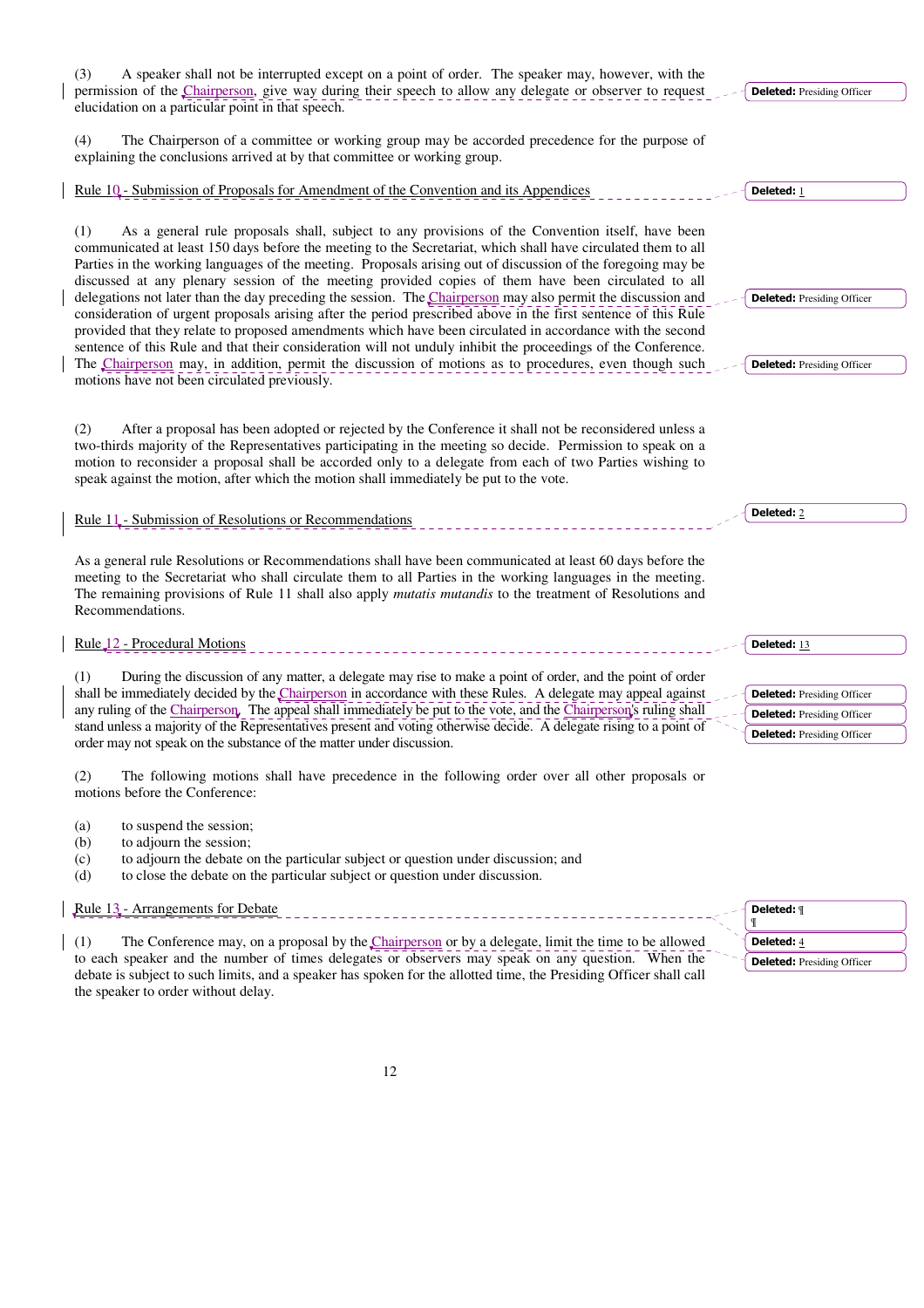(2) During the course of a debate the Chairperson may announce the list of speakers and, with the consent of the meeting, declare the list closed. The Chairperson may, however, accord the right of reply to any delegate if a speech delivered after the list has been declared closed makes this desirable.

(3) During the discussion of any matter, a delegate may move the adjournment of the debate on the particular subject or question under discussion. In addition to the proposer of the motion, a delegate may speak in favour of, and a delegate of each of two Parties may speak against the motion, after which the motion shall immediately be put to the vote. The Chairperson may limit the time to be allowed to speakers under this Rule.

(4) A delegate may at any time move the closure of the debate on the particular subject or question under discussion, whether or not any other delegate has signified the wish to speak. Permission to speak on the motion for closure of the debate shall be accorded only to a delegate from each of two Parties wishing to speak against the motion, after which the motion shall immediately be put to the vote. The Chairperson may limit the time to be allowed to speakers under this Rule.

(5) During the discussion of any matter a delegate may move the suspension or the adjournment of the session. Such motions shall not be debated but shall immediately be put to the vote. The Chairperson may limit the time allowed to the speaker moving the suspension or adjournment of the session.

(6) Whenever the Conference considers a recommendation originating from the Committee of the Whole, where the discussion of the recommendation has been conducted with interpretation in the three working languages of the session, there shall be no further discussion on the recommendation, and it shall immediately be decided upon, subject to the second paragraph.

(7) However, any delegate, if seconded by another delegate of another Party, may present a motion for the opening of debate on any recommendation. Permission to speak on the motion for opening the debate shall be granted only to the delegate presenting the motion and the secondary, and to a delegate of each of two Parties wishing to speak against, after which the motion shall immediately be put to the vote. A motion to open the debate shall be granted if, on a show of hands, one third of the voting Representatives support the motion. While speaking on a motion to open the debate a delegate may not speak on the substance of the recommendation itself.

Deleted: Presiding Officer

Deleted: Presiding Officer **Deleted:** Presiding Officer

Deleted: Presiding Officer

Deleted: Presiding Officer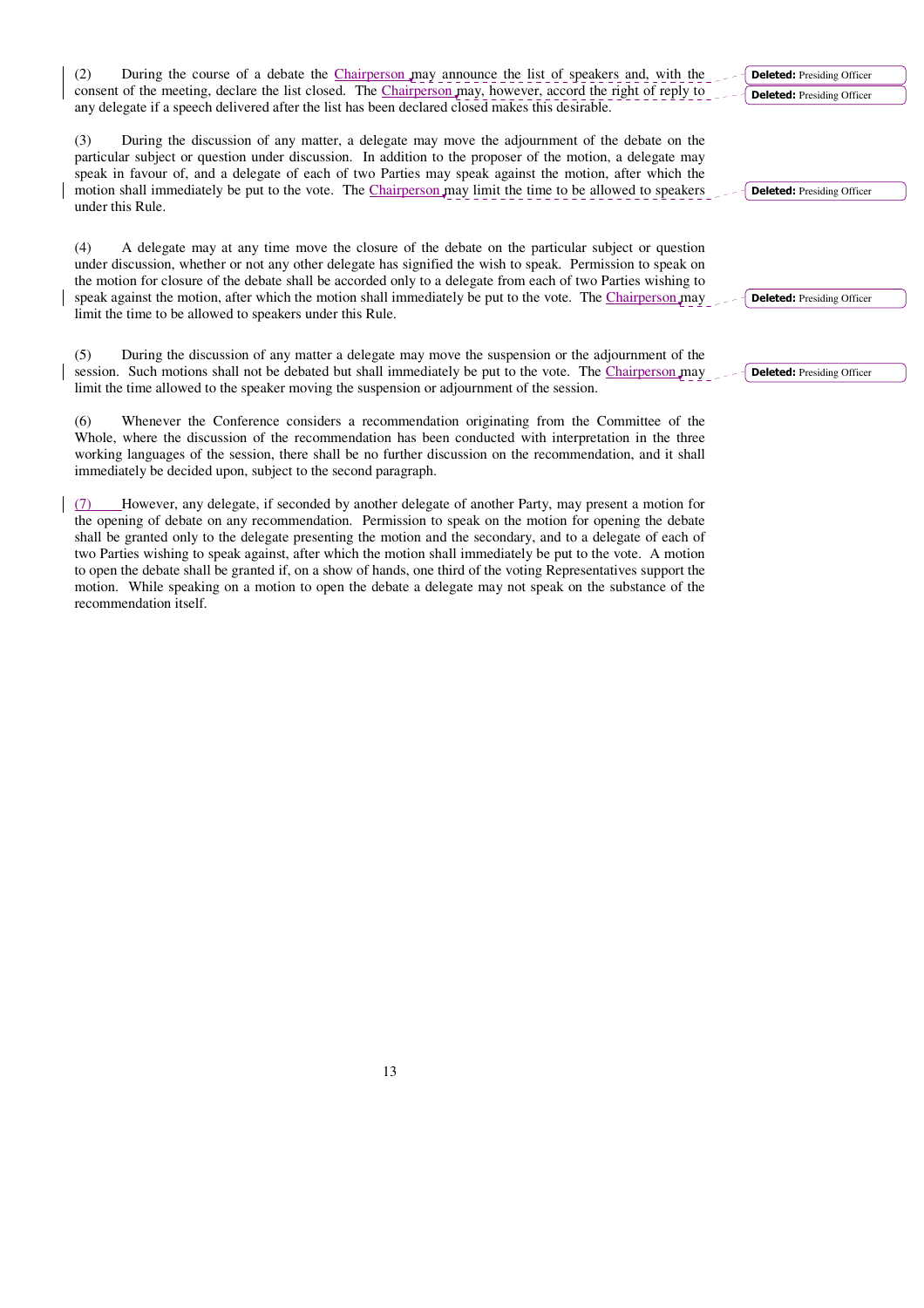### Part IV

### Voting

| Rule 14 - Methods of Voting                                                                                                                                                                                                                                                                                                                                                                                                                                                                               | Deleted: 5                                                             |
|-----------------------------------------------------------------------------------------------------------------------------------------------------------------------------------------------------------------------------------------------------------------------------------------------------------------------------------------------------------------------------------------------------------------------------------------------------------------------------------------------------------|------------------------------------------------------------------------|
| Without prejudice to the provisions of Rule 1, paragraph 2, each representative duly accredited<br>(1)<br>according to Rule 3 shall have one vote. Regional economic integration organizations, in matters within<br>their competence, shall exercise their right to vote with the number of votes equal to the number of their<br>member States which are Parties. In such case, the member States of such organizations shall not exercise<br>their right individually. <sup>5</sup>                    |                                                                        |
| Representatives of Parties which are three or more years behind in paying their subscriptions on the<br>(2)<br>date of the opening session of the meeting of the Conference of the Parties shall not be eligible to vote.<br>However, the Conference of the Parties may allow such Parties to exercise their right to vote if it is satisfied<br>that the delay in payment arises from exceptional and unavoidable circumstances, and shall receive advice in<br>this regard from the Standing Committee. |                                                                        |
| (3)<br>The Conference shall normally vote by show of hands, but any Representative may request a roll-<br>call vote. The roll-call vote shall be taken in the seating order of the delegations. The Chairperson may<br>require a roll-call vote on the advice of the tellers where they are in doubt as to the actual number of votes<br>cast and this is likely to be critical to the outcome.                                                                                                           | <b>Deleted:</b> Presiding Officer                                      |
| All votes in respect of the election of officers or of prospective host countries shall be by secret<br>(4)<br>ballot and, although it shall not normally be used, any Representative may request a secret ballot for other<br>matters. If seconded, the question of whether a secret ballot should be held shall immediately be voted upon.<br>The motion for a secret ballot may not be conducted by secret ballot.                                                                                     |                                                                        |
| (5)<br>Voting by roll-call or by secret ballot shall be expressed by "Yes", "No" or "Abstain". Only<br>affirmative and negative votes shall be counted in calculating the number of votes cast.                                                                                                                                                                                                                                                                                                           |                                                                        |
| (6)<br>If votes are equal, the motion or amendment shall not be carried.                                                                                                                                                                                                                                                                                                                                                                                                                                  |                                                                        |
| (7)<br>The Chairperson shall be responsible for the counting of the votes and shall announce the result.<br>The Presiding Officer may be assisted by tellers appointed by the Secretariat.                                                                                                                                                                                                                                                                                                                | <b>Deleted:</b> Presiding Officer                                      |
| (8)<br>After the Chairperson has announced the beginning of the vote, it shall not be interrupted except by a<br>Representative on a point of order in connection with the actual conduct of the voting. The Chairperson may<br>permit Representatives to explain their votes either before or after the voting, and may limit the time to be<br>allowed for such explanations.                                                                                                                           | <b>Deleted:</b> Presiding Officer<br><b>Deleted:</b> Presiding Officer |
| Rule 15 - Majority                                                                                                                                                                                                                                                                                                                                                                                                                                                                                        | <b>Deleted: 6</b>                                                      |
| Except where otherwise provided for under the provisions of the Convention, these Rules or the Terms of<br>Reference for the Administration of the Trust Fund, all votes on procedural matters relating to the<br>forwarding of the business of the meeting shall be decided by a simple majority of votes cast, while all other<br>decisions shall be taken by a two-thirds majority of votes cast.                                                                                                      |                                                                        |
| Rule 16 - Procedure for Voting on Motions and Amendments                                                                                                                                                                                                                                                                                                                                                                                                                                                  | Deleted: 7                                                             |
| (1)<br>A delegate may move that parts of a proposal or of an amendment be voted on separately. If objection is<br>made to the request for such division, the motion for division shall be voted upon first. Permission to speak on the                                                                                                                                                                                                                                                                    |                                                                        |

5 See Convention, Article 1, paragraph 2.

motion for division shall be accorded only to a delegate from each of two Parties wishing to speak in favour of and a delegate from each of two Parties wishing to speak against the motion. If the motion for division is carried,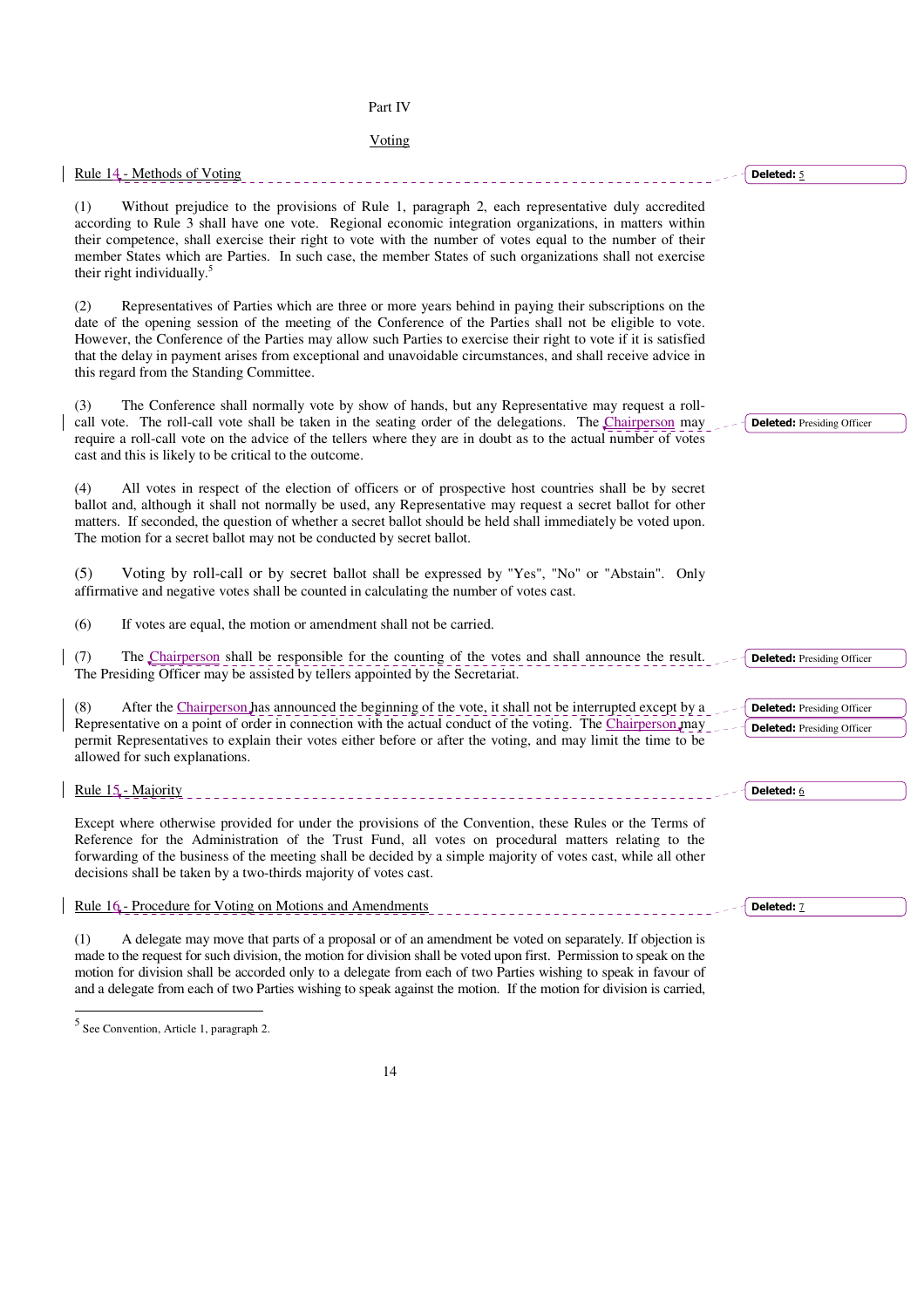those parts of the proposal or amendment which are subsequently approved shall be put to the vote as a whole. If all operative parts of the proposal of the amendment have been rejected, the proposal or the amendment shall be considered to have been rejected as a whole.

(2) When an amendment is moved to a proposal, the amendment shall be voted on first. When two or more amendments are moved to a proposal, the Conference shall vote first on the amendment furthest removed in substance from the original proposal and then on the amendment next furthest removed therefrom, and so on until all amendments have been put to the vote. When, however, the adoption of one amendment necessarily implies the rejection of another amendment, the latter amendment shall not be put to the vote. If one or more amendments are adopted, the amended proposal shall then be voted upon. A motion is considered an amendment to a proposal if it merely adds to, deletes or revises part of that proposal.

(3) If two or more proposals relate to the same question, the Conference shall, unless it decides otherwise, vote on the proposals in the order in which they have been submitted. The Conference may, after voting on a proposal, decide whether to vote on the next proposal.

| Rule 17 - Elections                                                                                                                                                                                                                                                                                                                                                                                                         | <b>Deleted: 8</b>                 |
|-----------------------------------------------------------------------------------------------------------------------------------------------------------------------------------------------------------------------------------------------------------------------------------------------------------------------------------------------------------------------------------------------------------------------------|-----------------------------------|
| If in an election to fill one place no candidate obtains the required majority in the first ballot, a<br>(1)<br>second ballot shall be taken restricted to the two candidates obtaining the largest number of votes. If in the<br>second ballot the votes are equally divided, the Chairperson shall decide between the candidates by drawing<br>lots.                                                                      | <b>Deleted:</b> Presiding Officer |
| (2)<br>If in the first ballot there is a tie amongst candidates obtaining the second largest number of votes, a<br>special ballot shall be held amongst them to reduce the number of candidates to two.                                                                                                                                                                                                                     |                                   |
| In the case of tie amongst three or more candidates obtaining the largest number of votes in the first<br>(3)<br>ballot, a special ballot shall be held amongst them to reduce the number of candidates to two. If a tie then<br>results amongst two or more candidates, the Chairperson shall reduce the number to two by drawing lots, and<br>a further ballot shall be held in accordance with paragraph 1 of this Rule. | <b>Deleted:</b> Presiding Officer |
| Part $V^-$                                                                                                                                                                                                                                                                                                                                                                                                                  | Deleted: ¶                        |
| Languages and Records                                                                                                                                                                                                                                                                                                                                                                                                       |                                   |
| Rule 18. - Official and Working Languages                                                                                                                                                                                                                                                                                                                                                                                   | Deleted: 9                        |
| English, French and Spanish shall be the official and working languages of the meeting.<br>(1)                                                                                                                                                                                                                                                                                                                              |                                   |
| Speeches made in any of the working languages shall be interpreted into the other working languages.<br>(2)                                                                                                                                                                                                                                                                                                                 |                                   |
| The official documents of the meeting shall be distributed in the working languages.<br>(3)                                                                                                                                                                                                                                                                                                                                 |                                   |
| Rule 19 - Other Languages                                                                                                                                                                                                                                                                                                                                                                                                   | Deleted: 20                       |
| A delegate may speak in a language other than a working language. They shall be responsible for<br>(1)<br>providing interpretation into a working language, and interpretation by the Secretariat into the other working<br>languages may be based upon that interpretation.                                                                                                                                                |                                   |
| (2)<br>Any document submitted to the Secretariat in any language other than a working language shall be<br>accompanied by a translation into one of the working languages.                                                                                                                                                                                                                                                  |                                   |
| Rule 20 - Summary Records                                                                                                                                                                                                                                                                                                                                                                                                   | Deleted: $21$                     |
| (1)<br>Summary records of the meeting shall be circulated to all Parties in the official languages of the<br>meeting.                                                                                                                                                                                                                                                                                                       |                                   |

(2) Committees and working groups shall decide upon the form in which their records shall be prepared.

15